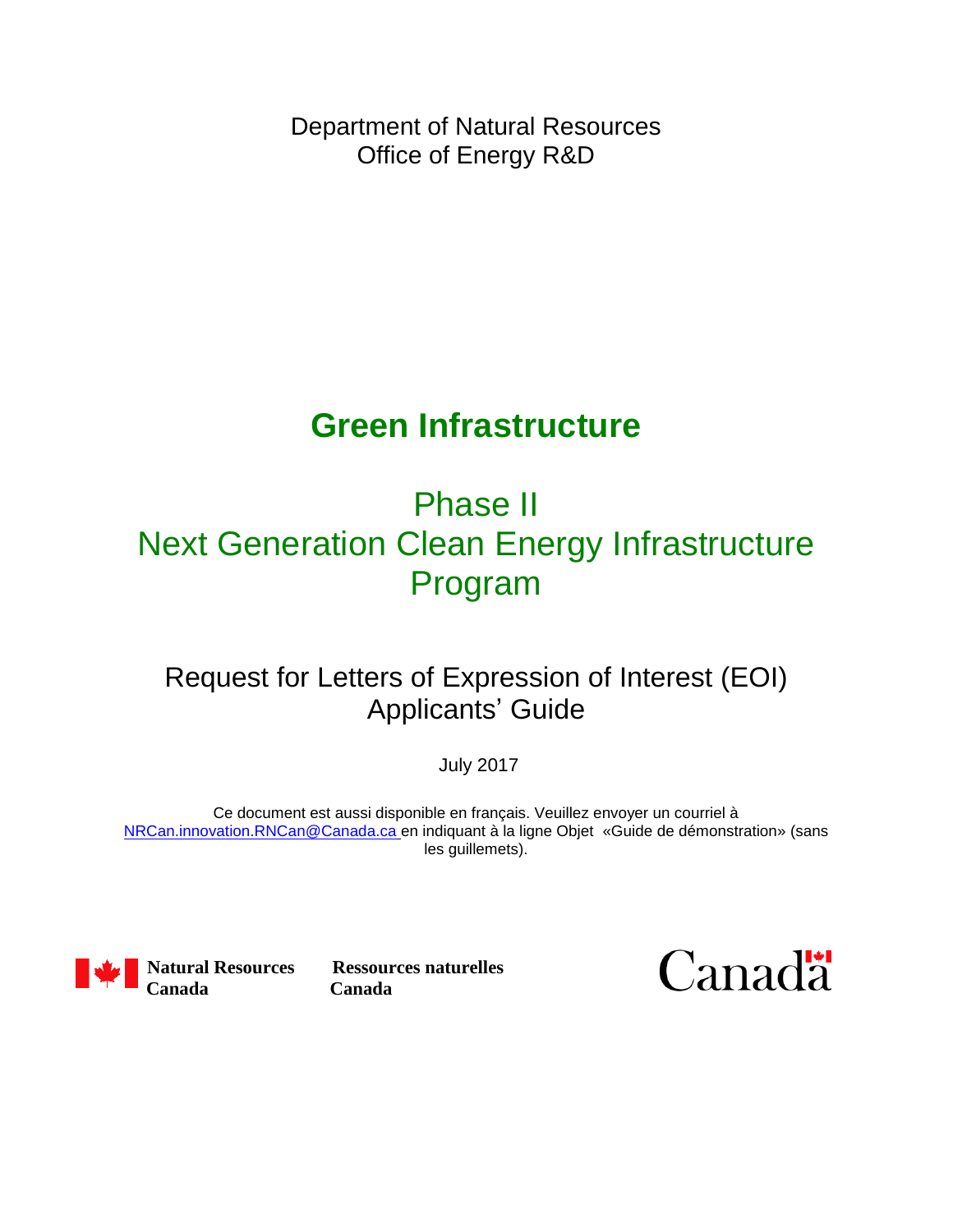## **Table of Contents**

| 1              |     |                                                                    |  |  |  |  |
|----------------|-----|--------------------------------------------------------------------|--|--|--|--|
|                | 1.1 |                                                                    |  |  |  |  |
|                | 1.2 |                                                                    |  |  |  |  |
|                | 1.3 |                                                                    |  |  |  |  |
|                | 1.4 |                                                                    |  |  |  |  |
| $\overline{2}$ |     |                                                                    |  |  |  |  |
|                | 2.1 |                                                                    |  |  |  |  |
|                | 2.2 |                                                                    |  |  |  |  |
|                | 2.3 |                                                                    |  |  |  |  |
|                | 2.4 |                                                                    |  |  |  |  |
|                | 2.5 |                                                                    |  |  |  |  |
|                | 2.6 |                                                                    |  |  |  |  |
|                | 2.7 |                                                                    |  |  |  |  |
|                | 2.8 |                                                                    |  |  |  |  |
|                | 2.9 |                                                                    |  |  |  |  |
| 3              |     |                                                                    |  |  |  |  |
|                | 3.1 |                                                                    |  |  |  |  |
|                | 3.2 |                                                                    |  |  |  |  |
|                | 3.3 |                                                                    |  |  |  |  |
|                | 3.4 |                                                                    |  |  |  |  |
|                | 3.5 |                                                                    |  |  |  |  |
|                | 3.6 |                                                                    |  |  |  |  |
| 4              |     |                                                                    |  |  |  |  |
| 5              |     |                                                                    |  |  |  |  |
|                | 5.1 |                                                                    |  |  |  |  |
|                | 5.2 |                                                                    |  |  |  |  |
|                | 5.3 | Supporting Documents and Requests for Supplementary Information 15 |  |  |  |  |
| 6              |     |                                                                    |  |  |  |  |
|                | 6.1 |                                                                    |  |  |  |  |
|                | 6.2 |                                                                    |  |  |  |  |
| $\overline{7}$ |     |                                                                    |  |  |  |  |
|                | 7.1 |                                                                    |  |  |  |  |
|                | 7.2 |                                                                    |  |  |  |  |
|                |     |                                                                    |  |  |  |  |
|                |     |                                                                    |  |  |  |  |
|                |     |                                                                    |  |  |  |  |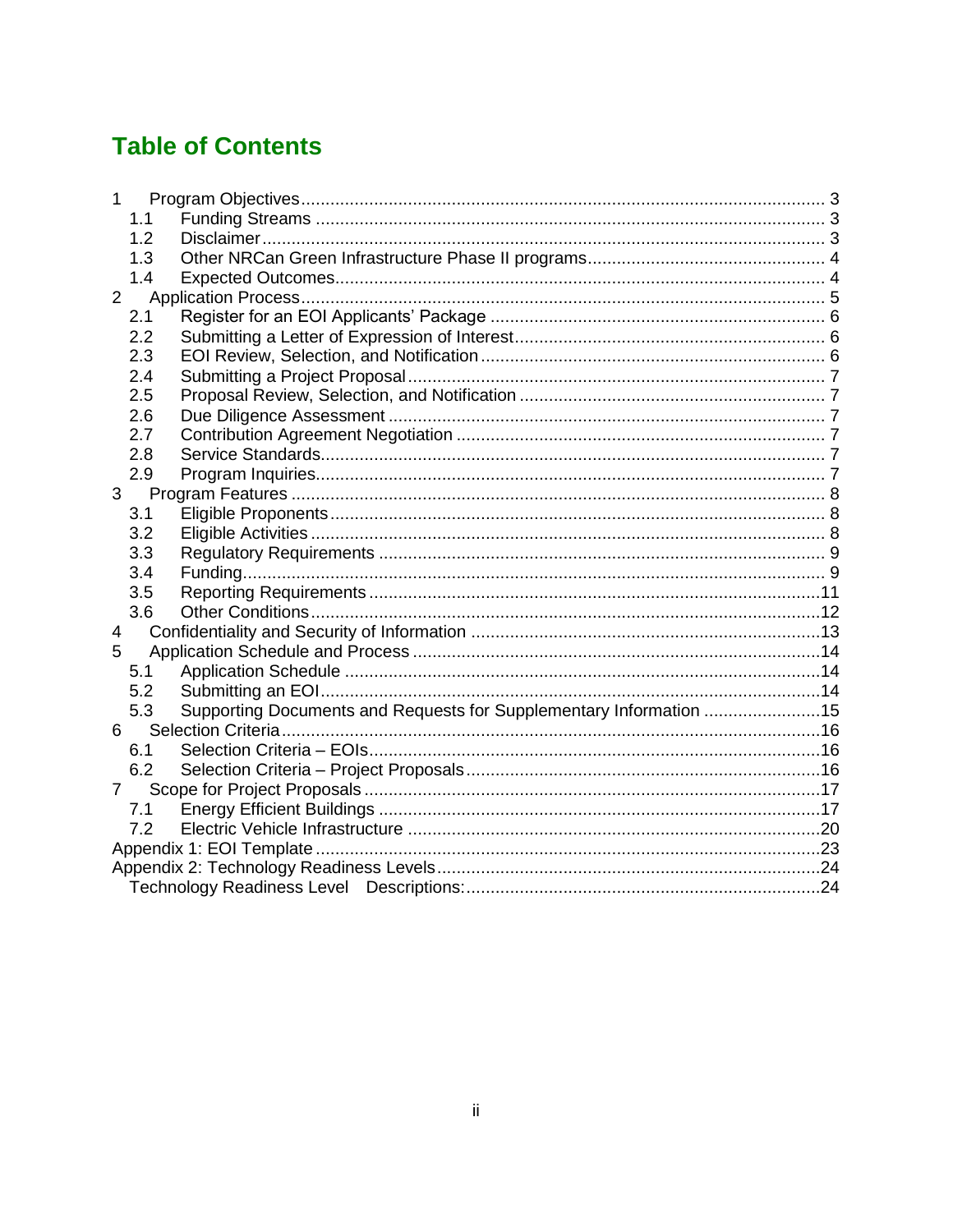## <span id="page-2-0"></span>**1 Program Objectives**

A clean environment and a strong economy go hand-in-hand. To advance Canada's efforts to build a clean economy, Budget 2017 proposed investments in green infrastructure, including initiatives that will support the implementation of the Pan-Canadian Framework on Clean Growth and Climate Change.

Modern energy infrastructure is essential to clean growth, but in key areas, uncertainty around the risks and costs of emerging technologies is stalling their development. The Green Infrastructure Phase II Next Generation Clean Energy Infrastructure Program (the Program), will accelerate the market entry of next generation clean energy infrastructure by investing a portion of its funding into commercial-scale technology demonstrations, and targeted R&D.

Projects under this Program (further described in Section 1.1 Funding Streams and in Section 7 Scope) will target two key areas:

- (1) Driving down the cost and create market confidence in net-zero energy construction to enable adoption of more stringent codes; and
- (2) Accelerating market entry of next-generation as well as innovative electric vehicle charging technologies to accelerate the adoption of electric vehicles.

## <span id="page-2-1"></span>1.1 **Funding Streams**

Subject to the availability of appropriated funds, the total amount of funding available to the program, the timeframe of the program, and project selection criteria, NRCan is proposing to allocate funding to the following two funding streams:

#### 1.1.1 **Energy Efficient Buildings Research, Development & Demonstration**

Up to \$49.3M over eight years from April 1, 2018 to March 31, 2026 to support research, development and demonstration projects to accelerate the development and adoption of technologies, building design and construction practices, provide more cost effective building solutions, validate their applications locally with real-world demonstrations, and build confidence with industry and PTs to accelerate their adoption of revised building codes.

## 1.1.2 **Electric Vehicle Infrastructure Demonstrations (Phase II)**

Up to \$30M over four years from April 1, 2018 to March 31, 2022 to continue to support demonstrations of next-generation and innovative electric vehicle (EV) charging infrastructure projects that address technical and non-technical barriers to the installation, operation and management of EV charging technologies.

EV charging infrastructure **deployment projects** (projects that do not have an innovative component) may be considered in future funding programs.

## <span id="page-2-2"></span>1.2 **Disclaimer**

**The Program objectives, funding amounts, and program features have not been finalized and are subject to change**. The program features for Research, Development and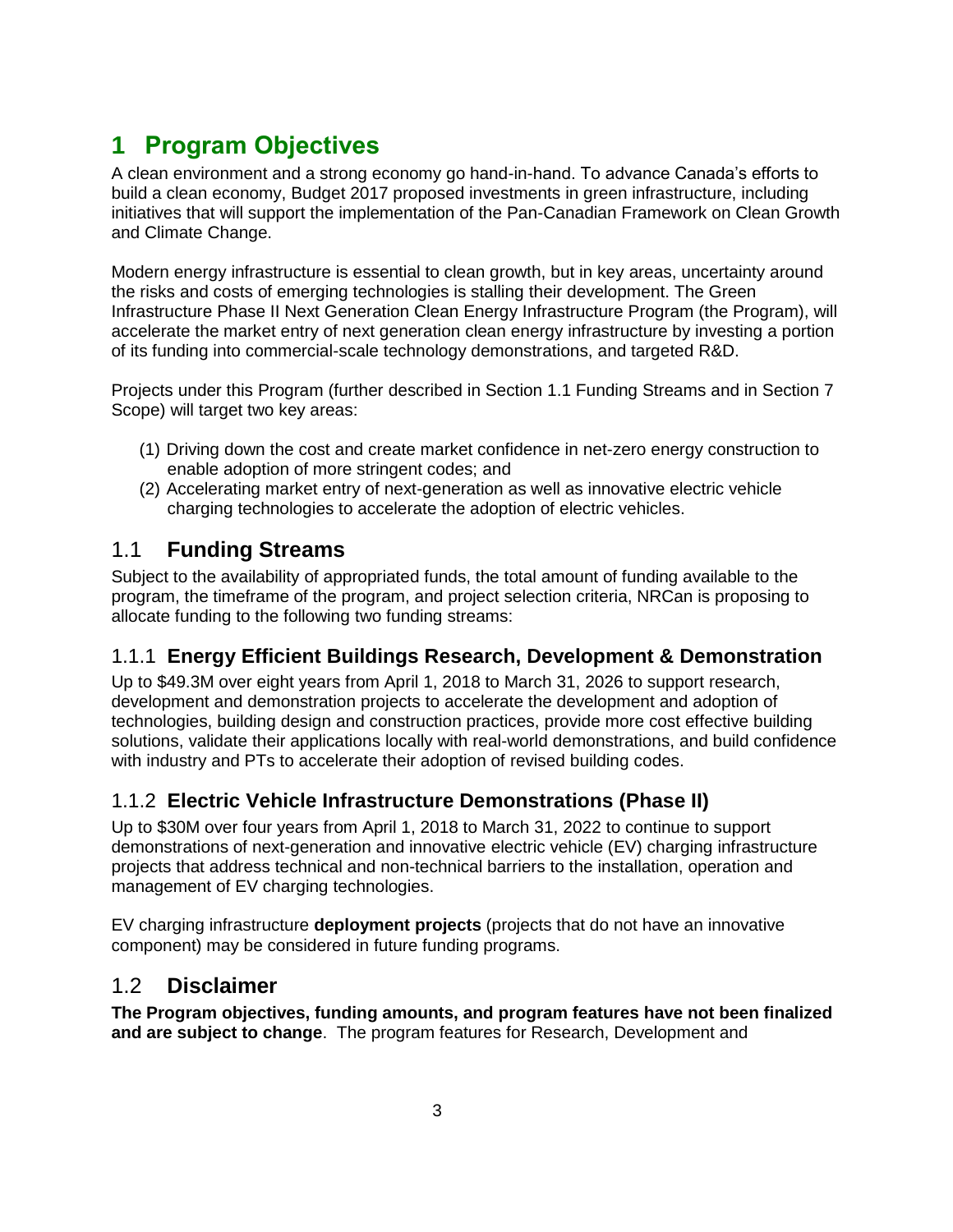Demonstration (RD&D) components of the program are expected to be similar to prior RD&D programs, and features for those prior programs are described in this document.

**NRCan reserves the right to alter or cancel the currently envisaged process, funding amounts, and deadlines, or to cancel the entire application process at its sole discretion.**  Any changes will be communicated to registered applicants via e-mail.

Any costs incurred for the submission of the EOI or of full project proposal are at the project applicant's own risk. In all cases, any funding under this entire submission, review and assessment process will be contingent upon the execution of a contribution agreement. **Until a written contribution agreement is signed by both parties, no commitment or obligation exists on the part of NRCan to make a financial contribution to any project, including any expenditure incurred or paid prior to the signing of such contribution agreement.**

Further information on the program features will be provided to applicants in the Proposal Applicants' Guide.

#### <span id="page-3-0"></span>1.3 **Other NRCan Green Infrastructure Phase II programs**

EOIs submitted under this Program that are deemed to better suit other Green Infrastructure Phase II programs led by Natural Resources Canada may be shared with those programs, unless otherwise directed by Applicants in the Declarations Section of the EOI Template. Applicants will be notified if their EOI is shared with other programs.

Funding decisions made by any other program with which an EOI is shared, and not listed in Section 1.1 are at the sole discretion of the other program. Any communications or questions regarding any other program's application and selection process should be made directly to the other program. The notification letter will include information on how to contact the other program.

#### <span id="page-3-1"></span>1.4 **Expected Outcomes**

The Program is expected to contribute to:

- An improved suite of clean energy technologies;
- New knowledge to inform improved regulations, codes and standards;
- Increased involvement and collaboration of the research community and key stakeholders;
- Increased competitiveness of Canada's clean tech industry and utility operations;
- Increased awareness and understanding of technologies and processes associated with reducing air emissions;
- Increased capability to develop new and improved energy systems; and
- Advancement of technologies that contribute to clean air objectives.

Specific outcomes for each of the three funding streams are listed below: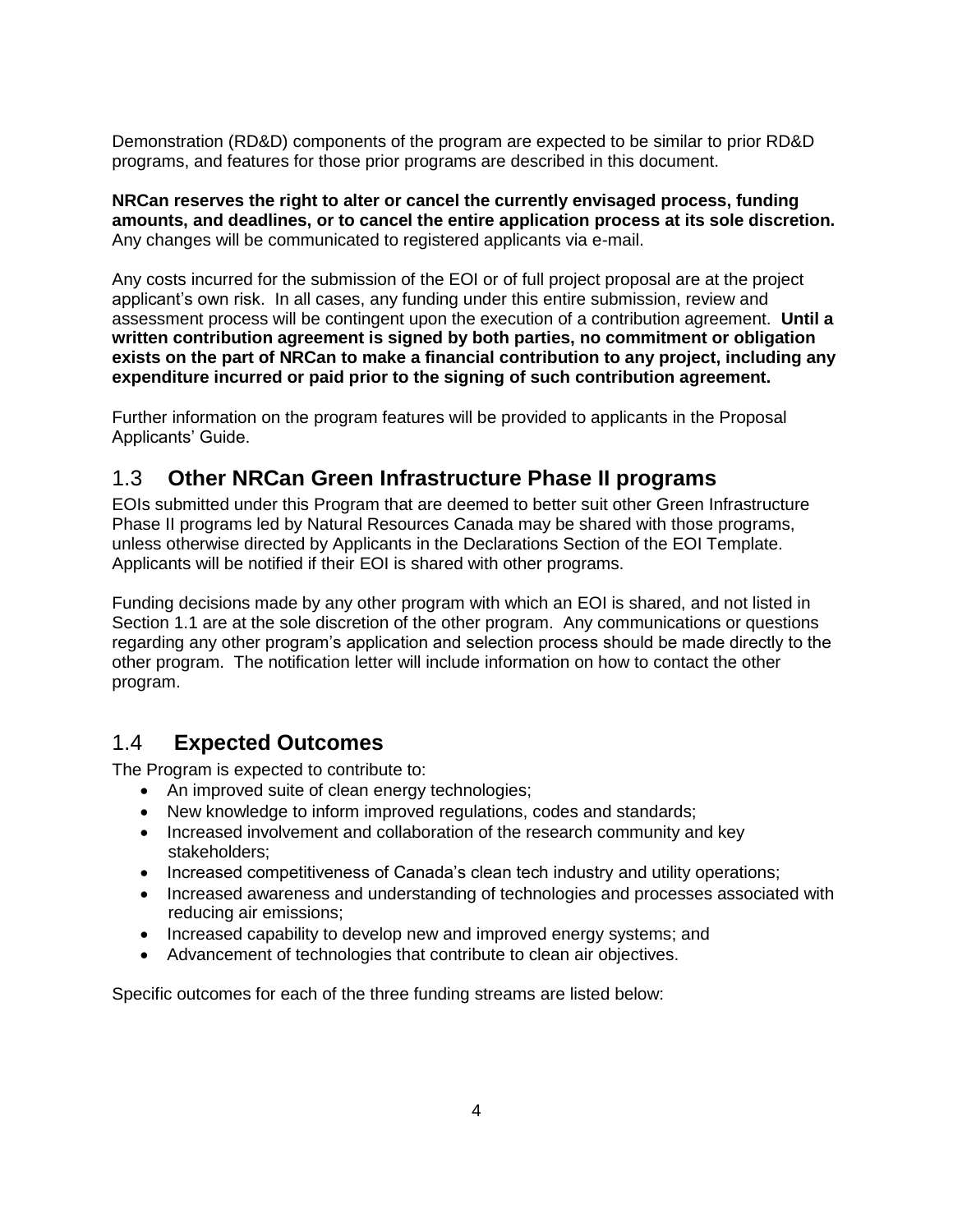#### 1.4.1 **Energy Efficient Buildings Research, Development & Demonstration**

- Supporting the energy efficient building strategy that aims at reducing GHG emissions by 5.6 megatonnes (Mt) annually relative to 2005 levels by 2030, with significant additional potential once technologies are replicated and codes are adopted nationally;
- Providing all jurisdictions in Canada with the foundational tools needed to ensure that all new buildings constructed beyond 2030 are net-zero energy ready;
- Providing financial support to RD&D projects across Canada to support GHG reductions in the built environment;
- Promoting greater market penetration of technologies resulting in improved affordability; and
- Leveraging Canada's investment by at least 1:1 through demonstrations.

#### 1.4.2 **Electric Vehicle Infrastructure Demonstrations (Phase II)**

- Improving performance;
- Improving operational safety;
- Improving interoperability;
- Reducing the cost of charging stations;
- Improving cold climate related charging efficiency;
- Increasing knowledge of non-technical barriers that lead to an improved business case associated with the proposed project; and
- Leveraging Canada's investment by at least 1:1 through demonstrations.

## <span id="page-4-0"></span>**2 Application Process**

This Letter of Expressions of Interest Applicants' Guide (EOI Applicants' Guide) outlines the application process submissions of Letters of Expressions of Interest (EOIs) for projects to be funded under this Program. It explains how the Department of Natural Resources (NRCan) will review, in a consistent, fair, and transparent manner, EOIs submitted under these programs in order to identify a list of projects that best fit with the program's objectives. Applicants must register on the program website at

<http://www.nrcan.gc.ca/energy/funding/current-funding-programs/12398> in order to receive the necessary documents and to be added to the electronic mailing list for program updates.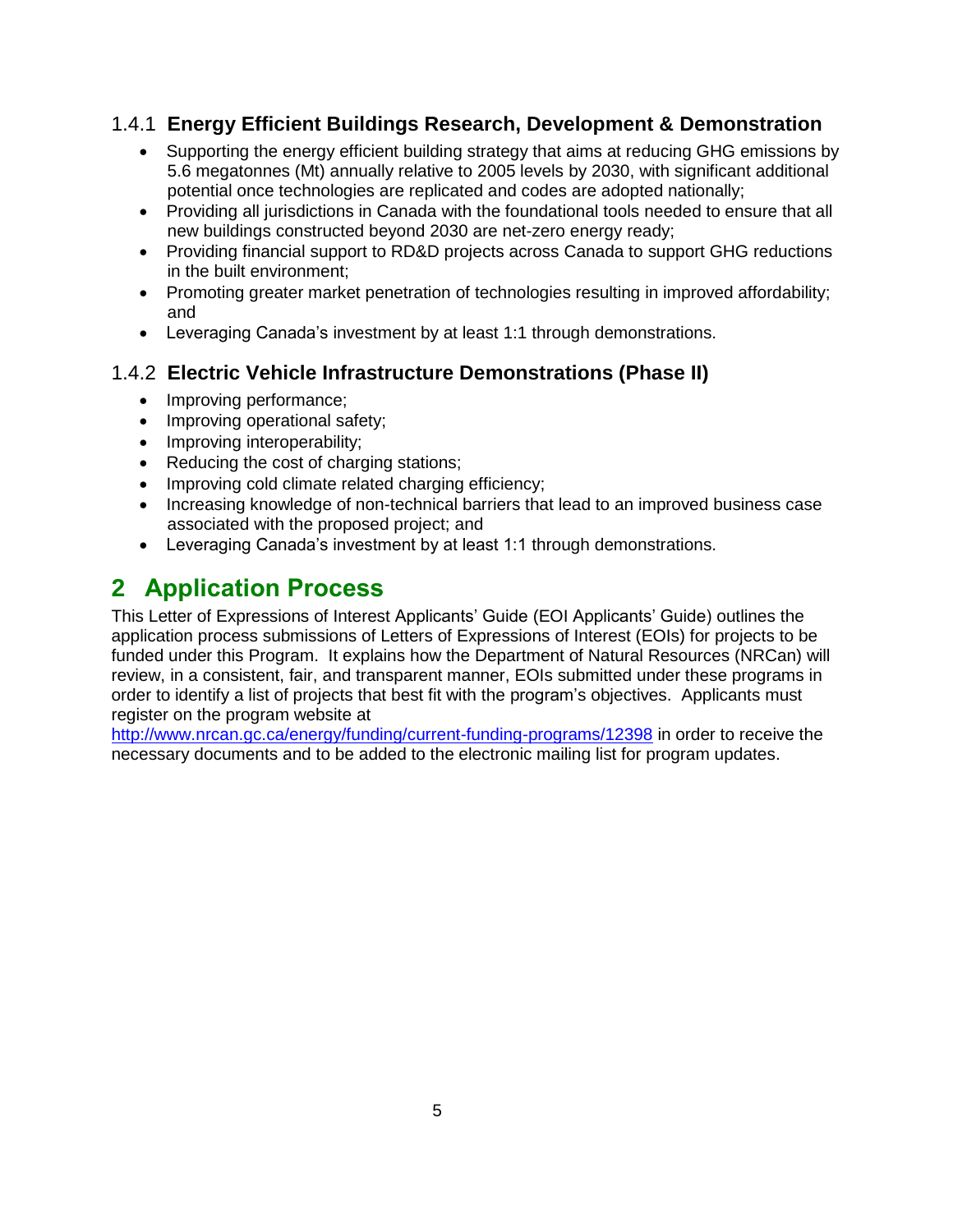The application review and selection will be a seven-step process:

- (1) Register to receive an EOI Applicants' Package;
- (2) Submitting an EOI;
- (3) EOI review, selection, and applicant notification;
- (4) Submitting a full project proposal;
- (5) Proposal review, selection, and applicant notification;
- (6) Review of successful projects through a due diligence process; and
- (7) Entering into a contribution agreement acceptable to NRCan.

This guide describe in detail steps 1-3 of the application process. Further information on subsequent steps will be provided to successful applicants following the EOI review and selection phase.

NRCan will make the final decision as to which projects will receive funding, and the level of support that will be available to each project.

An applicant may withdraw its proposal without penalty at any stage of the evaluation process, by notification in writing.

## <span id="page-5-0"></span>2.1 **Register for an EOI Applicants' Package**

In order to receive a copy of the EOI Applicants' Package, applicants will be required to register via the program website, providing your name, phone number, and email address. If you have received this EOI Applicants' Package through another mechanism, please subsequently register yourself to avoid missing any important Program updates.

#### <span id="page-5-1"></span>2.2 **Submitting a Letter of Expression of Interest**

Applicants may submit an EOI by completing the required information as described in the EOI Template provided in the EOI Applicants' Package. Further details are provided in Section [5](#page-13-0) of this document.

## <span id="page-5-2"></span>2.3 **EOI Review, Selection, and Notification**

Following the EOI submission due date, EOI's will be grouped by the program into funding streams, evaluated and ranked according to the criteria outlined in Section [6](#page-15-0) of this document. The Program may reallocate EOIs to another funding stream at its sole discretion, if an EOI is deemed to better suit that funding stream.

Both successful and unsuccessful applicants will be notified. Only successful applicants will be invited to proceed to the proposal phase of project selection and will receive a project identification code in their notification letter.

**NOTE:** Depending on Program demand and funding available, following the EOI review, a second phase of EOI submission may open for one or more funding streams. All registered applicants will be notified of any such change, and any such change would be advertised on the Program website.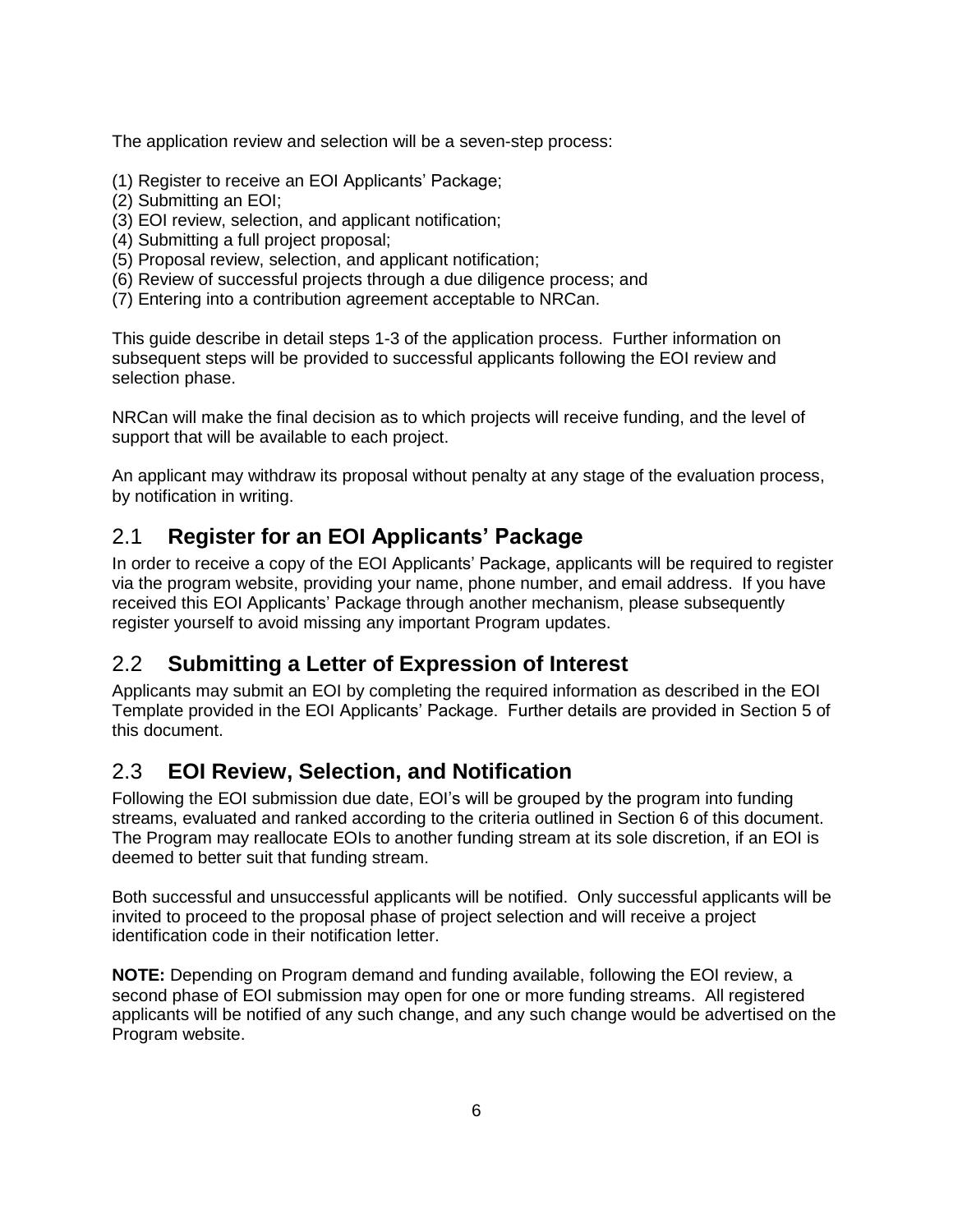## <span id="page-6-0"></span>2.4 **Submitting a Project Proposal**

Applicants who succeed at the EOI stage will be provided with a Proposal Package including a Project Proposal Applicants' Guide and full Project Proposal template with their EOI notification letter for the funding streams to which they have been selected. Only applicants that were provided a proposal identification code and the Proposal Package will be permitted to submit proposals. Any proposal received without an authorized project identification code will not be reviewed. Further details are provided in Section [5](#page-13-0) of this document.

## <span id="page-6-1"></span>2.5 **Proposal Review, Selection, and Notification**

Project proposals will be evaluated and ranked according to the criteria provided in the Proposal Applicants' Guide. The minimum criteria that will be considered are outlined in Section [6](#page-15-0) of this document.

Both successful and unsuccessful applicants will be notified, and unsuccessful applicants will be offered the opportunity to receive formal feedback on the review of their project proposal.

## <span id="page-6-2"></span>2.6 **Due Diligence Assessment**

All successful applicants passing the proposal stage will undergo a due diligence assessment, which will include an evaluation of the project's finances, technical risk, and team risk. NRCan may request that the applicant provide additional information to support the due diligence evaluation.

All applicants undergoing due diligence will be notified whether or not their project passes the due diligence assessment. Following due diligence assessment, applicants whose projects pass the due diligence assessment will be invited to begin negotiating a contribution agreement.

## <span id="page-6-3"></span>2.7 **Contribution Agreement Negotiation**

Any funding under this entire submission, review and assessment process will be contingent upon the execution of a contribution agreement. **Until a written contribution agreement is signed by both parties, no commitment or obligation exists on the part of NRCan to make a financial contribution to any project, including any expenditure incurred or paid prior to the signing of such contribution agreement.**

More information on NRCan contribution agreements will be made available to successful applicants following the proposal results notification*.*

## <span id="page-6-4"></span>2.8 **Service Standards**

NRCan maintains a suite of service standards on the expected timelines for each phase of program delivery. The service standards for NRCan's programs are available at the following link: [Service Standards.](http://www.nrcan.gc.ca/energy/funding/current-funding-programs/19054)

## <span id="page-6-5"></span>2.9 **Program Inquiries**

In order to ensure that all EOI applicants have access to the same information and that there is a written response to every question, all questions and answers will be sent and received via the program email: [NRCan.innovation.RNCan@Canada.ca](mailto:nrcan.innovation.rncan@canada.ca?subject=Next%20Generation%20Clean%20Energy%20Infrastructure:%20). Recurring questions or those that may be useful to other applicants will be posted on the program's website in a "Frequently Asked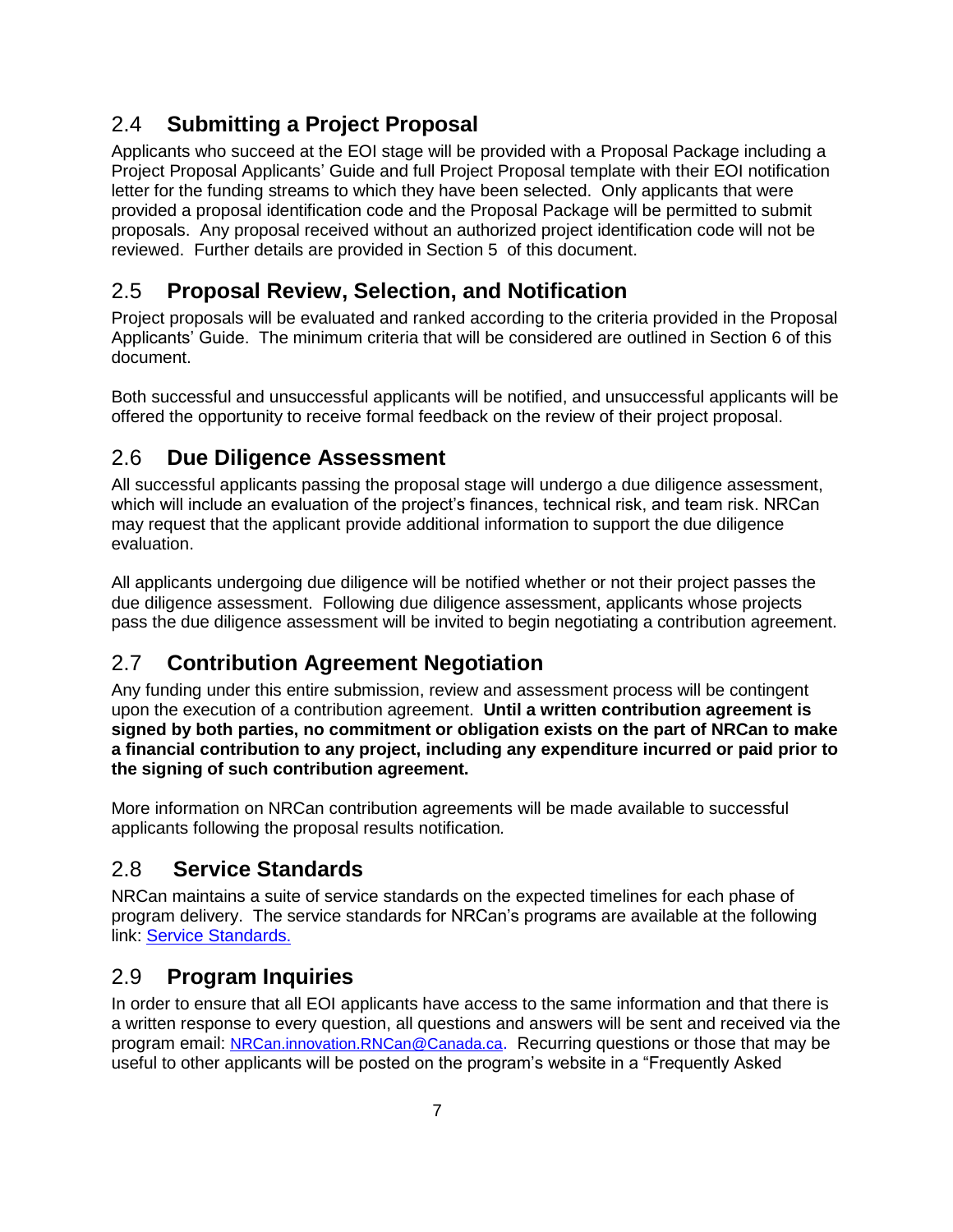Questions" section. Confidential information and details revealing identity will first be removed. No meetings related to the program will be held between any proposed applicant and program staff involved with the project selection process.

## <span id="page-7-0"></span>**3 Program Features**

As described in Section 1.2 Disclaimer, the Program is developing the specific features of the program and as such, they are subject to change. These features will be incorporated in the contribution agreements entered into with selected applicants.

## <span id="page-7-1"></span>3.1 **Eligible Proponents**

Eligible Proponents may include:

1) Legal entities validly incorporated or registered in Canada, including:

- For profit and not for profit organizations such as electricity and gas utilities, electricity system operators, transmissions owners and operators, companies, industry associations, research associations, and standards organizations;
- Indigenous organizations and groups;
- Community groups; and
- Canadian academic institutions.

2) Provincial, territorial, regional and municipal governments and their departments and agencies where applicable.

It is expected that Proponents (the entity that will sign a contribution agreement with NRCan) will be the majority owner of any assets purchased in full or in part by funding provided under this program.

Further restrictions on the Eligible Proponents are listed per funding stream. Please see Section 7 Scope.

## <span id="page-7-2"></span>3.2 **Eligible Activities**

#### 3.2.1 **Demonstrations (Including FEED Studies)**

Program funds may be directed to the following kinds of demonstration activities:

- The permanent (for the normal life of the equipment) installation of a pre-commercial technology with the intent that it continues to operate in its intended operational environment.
- Permanent modification of existing processes, equipment, or systems to accommodate an innovative technology or process;
- The permanent installation of equipment and/or infrastructure to support a demonstration, or multiple demonstrations.
- Associated costs for the engineering, design and permitting of a permanent installation as identified in the bullets above, including elements of a Front-End Engineering Design study (FEED) (see below) if required as part of a demonstration. Operation, performance testing, and analysis of pre-commercial equipment in its intended environment to assess performance of an innovation.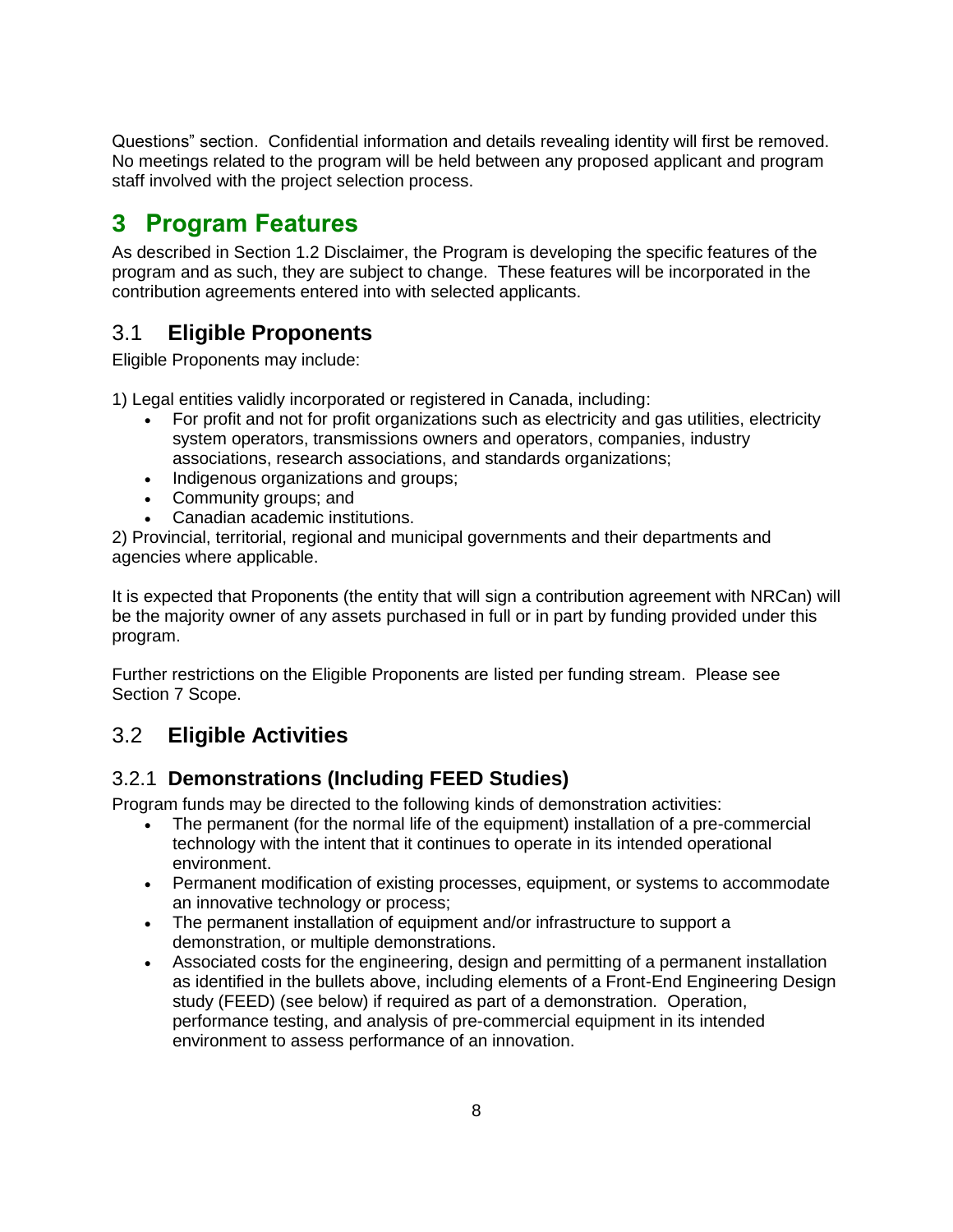Front-end Engineering Design studies focus on the technical requirements as well as financial and regulatory requirements to complete a demonstration project. A FEED determines the demonstration project's specific requirements including technology, budget, and timelines to avoid significant changes in the execution phase of the demonstration project. Acceptable FEED studies could also incorporate a feasibility study, a design charrette, as well as completing any environmental assessments and addressing any other regulatory requirements.

FEED studies must have a demonstration project as the end goal of the effort.

## 3.2.2 **Research and Development**

For the purpose of this Program, R&D projects must have a starting Technology Readiness Level of four (TRL 4)<sup>1</sup>. Program funds may be directed to the following kinds of R&D activities:

- Development, assessment, testing and integration of novel and innovative equipment, software and methodologies - for example:
	- proof of concept of technologies where there is a significant technical risk, including field trials, bench-scale testing, pilot plants and prototypes; and **EXEC** analytical tools and modelling software
- Pre-demonstration field trials limited duration tests designed to identify further R&D needs before a technology can proceed to a pre-commercialization demonstration with limited expectation of long term operation; and
- Assessments or characterization studies, including data compilations and syntheses, where there is a significant energy-related knowledge gap.

## <span id="page-8-0"></span>3.3 **Regulatory Requirements**

This program is subject to the *Canadian Environmental Assessment Act 2012,* and the duty to consult with Indigenous Groups as set out in Section 35 of the *Constitution Act, 1982.* Projects that are subject to these acts will be expected to complete all federal requirements related to these acts before funding is disbursed.

## <span id="page-8-1"></span>3.4 **Funding**

Subject to Section 1.2 Disclaimer, the Program provides the following guidance to potential applicants on the Program's funding conditions. Further clarity will be provided to applicants in the Proposal Applicants' Guide.

## 3.4.1 **Timeframe for Funding**

Projects will be eligible for Program funding from the latter of the time that an applicant is notified that their project has been selected to proceed to a contribution agreement and April 1, 2018, until the Funding stream end date as set out in Section 1, Program Objectives. Projects under this program are not anticipated to start earlier than April 1, 2018.

## 3.4.2 **Program Funding Limits**

The values in the table below are estimated limits for each project type and are subject to change. Further anticipated restrictions are set out per funding stream and identified in Section 7 Scope.

 $\overline{a}$ <sup>1</sup> See Appendix 2 for Technology Readiness Level definitions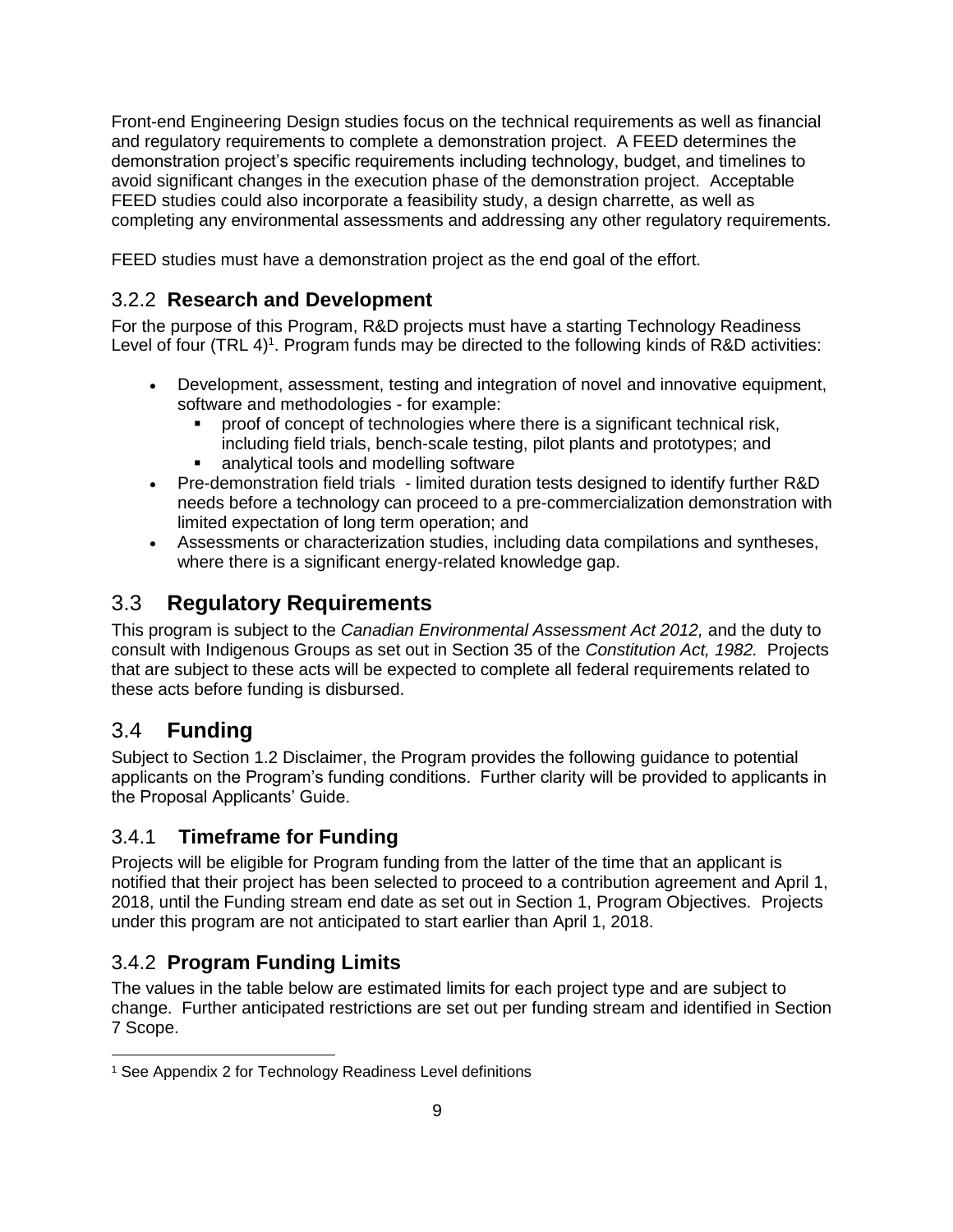| <b>Project Type</b>   | Maximum Funding<br>Amount (estimated) | Maximum program<br>contribution to Total<br><b>Project Costs</b><br>(estimated) | <b>Total Canadian</b><br>Government<br>Funding <sup>2</sup><br>(estimated) |
|-----------------------|---------------------------------------|---------------------------------------------------------------------------------|----------------------------------------------------------------------------|
| <b>Demonstrations</b> | \$20M                                 | 50%                                                                             | 100%                                                                       |
| R&D                   | \$1.5M                                | 75%                                                                             | 100%                                                                       |

#### **3.4.2.1 Stacking of Assistance**

Collaboration and leveraging are strongly encouraged, and these will be included among the selection criteria.

#### 3.4.3 **Basis and Timing of Payment**

Contribution agreements will set out the required terms for payment, made upon receipt of proper documentation as defined in the contribution agreement.

In all cases:

- Final payment will not be made until all project activities have been completed by a proponent and are deemed acceptable to NRCan. To ensure appropriate project oversight, a percentage of the contribution will be withheld until all conditions of the contribution agreement have been met. The percentage withheld will be determined based on the project type, nature of the project, and its risk level. Any conditions related to the withheld payments will be stated in the contribution agreement.
- Proponents may be audited one or several times either at project completion or at NRCan's discretion during the project. Auditors may call and potentially visit each proponent on site at the beginning of the project to explain the auditing process, and review project financial controls.

#### 3.4.4 **Eligible Expenditures and Non-permissible Costs**

#### **3.4.4.1 Research and Development and Demonstration Projects**

The Program will provide for Eligible Expenditures as described below:

Eligible Expenditures for an approved project under the Program must be directly related to, and necessary for, the implementation and conduct of a project, and will include:

- salaries and benefits for employees on the recipient's payroll, for actual time spent by the employees on the project;
- professional, scientific, technical and contracting services;
- reasonable travel costs, including meals and accommodation;

<sup>2</sup> Total Canadian Government funding means: federal departments, crown corporations, agencies, and other entities such as the Sustainable Development Technology Canada (SDTC). The same would extend to provincial government entities such as municipal governments and crown corporations. An exception would apply to Crown Corporations whose principle function is of a banking nature.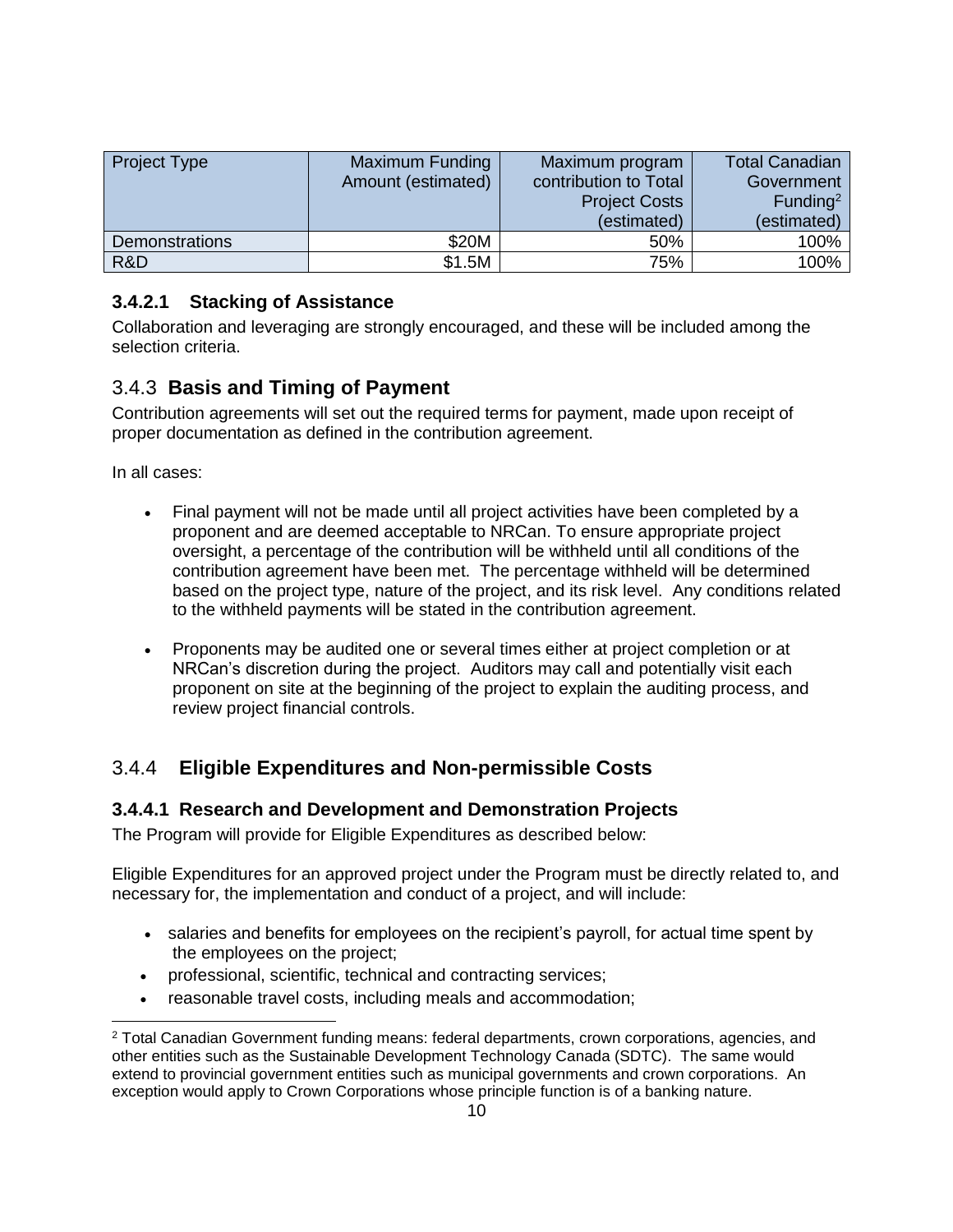- printing services;
- data collection services, including processing, analysis and management;
- licence fees and permits;
- field testing services;
- purchase, installation, testing and commissioning of qualifying equipment, materials and products, including diagnostic and testing tools and instruments;
- laboratory and field supplies and materials; and
- overhead expenses, provided they are directly related to the conduct of the project and can be attributed to it. Overhead costs will be negotiated and agreed to on an individual basis with project proponents before signing a contribution agreement. They will not exceed 15% of eligible expenditures.

Costs ineligible for reimbursement from the Program (but permitted as part of the proponent's contribution to the total project costs) will include:

- The reimbursable portion of Federal and Provincial Taxes
- $\bullet$  In kind costs<sup>3</sup>

Costs not allowed to be counted toward total project costs (non-permissible costs) will include:

- Land Costs
- Legal Costs
- Proposal preparation costs
- All costs associated with the protection of IP
- Costs incurred before the proposal submission due date, or after the Project Completion Date.

#### 3.4.5 **Repayable Contributions**

#### **3.4.5.1 Demonstration Projects**

Demonstration projects will be conditionally repayable within five years after Project Completion if the project generates profit.

#### **3.4.5.2 R&D Projects**

Contribution agreements for R&D projects will not be repayable because the R&D contributions are for activities whose primary aim is to further research and development.

## <span id="page-10-0"></span>3.5 **Reporting Requirements**

## 3.5.1 **Research, Development and Demonstration Projects**

Proponents are required to submit the following reports and updates:

<sup>&</sup>lt;sup>3</sup> In-kind contributions from the proponent and their partner(s) will be accepted on a case by case basis to count towards the proponent's portion of the project costs. In-kind support must be verifiable, directly support the project, and fall into the same cost categories as identified for Eligible Expenditures.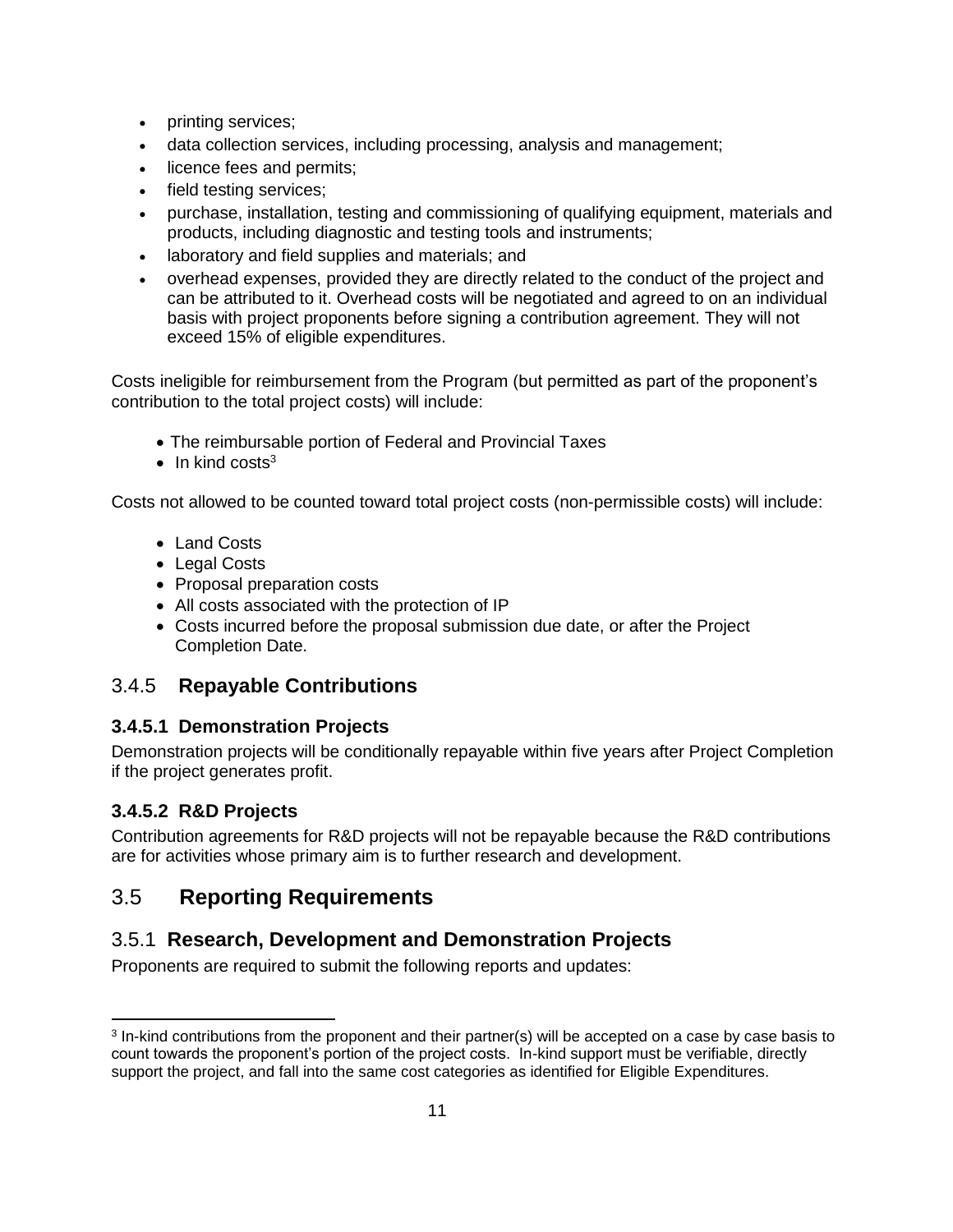- Regular updates to NRCan summarizing the project progress and expenses incurred (at the same period as the payment of claims);
- Annual updates on project performance, for the period of the project and for five years after the project's completion;
- A final report documenting the project's results;
- A public final report to be made available to the public through the proponents website, or by other means; and
- For repayable agreements only, for five years following the completion of the project, a financial statement on the profitability of the project, to meet the repayment requirements.

Regular communication between NRCan and the proponents will be implemented to monitor progress.

## <span id="page-11-0"></span>3.6 **Other Conditions**

- All Intellectual Property (IP) that arises in the course of a project funded through a contribution agreement shall vest in the Proponent, or be licensed to the Proponent in the event that a Proponent's subcontractor retains title to such Intellectual Property. The Proponent shall supply documents as required by the Minister and set out in the contribution agreement, and the proponent will grant to Canada a non-exclusive, irrevocable, world-wide, free and royalty-free licence in perpetuity to use, modify, and, subject to the *Access to Information Act.,* make publicly available such reports and documents for non-commercial governmental purposes.
- No Member of the House of Commons shall be admitted to any share or part of the contribution agreements, or any resulting benefit.
- The Proponent will comply with the *Conflict of Interest Act*, the *Conflict of Interest and Post-Employment Code for Public Office Holders*.
- Funding may be cancelled or reduced in the event that departmental funding levels are reduced by Parliament. Agreements will include provisions to this effect.
- Proponents will be required to acknowledge the financial support of Canada in all public information produced as part of the project.
- As part of project monitoring requirements, NRCan will have the right to visit and inspect all project sites, upon providing a reasonable notice to project proponents.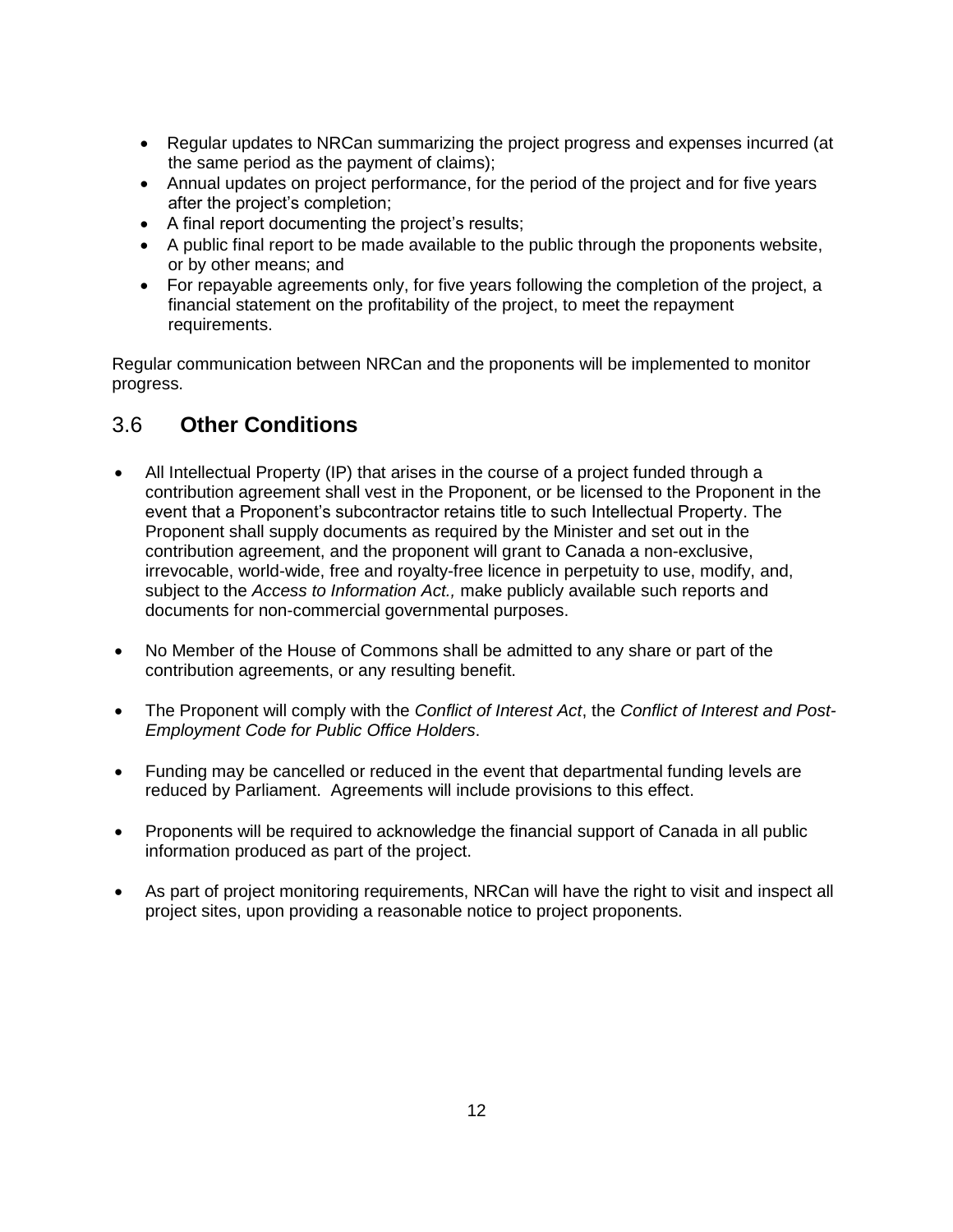## <span id="page-12-0"></span>**4 Confidentiality and Security of Information**

Paragraph 20(1) of the *Access to Information Act* prohibits a government institution, including NRCan, from disclosing any information - financial, commercial, scientific or technical - supplied by a project applicant to NRCan so long as the project applicant treats the information as confidential in its own establishment.

Accordingly, NRCan will protect the applicant's confidential information in its possession to the same extent as the applicant protects said confidential information in its own establishment: if the applicant chooses to send the proposal or other confidential information to NRCan by e-mail, NRCan will respond to the Proposal by e-mail. Similarly, if the applicant's correspondence is through regular mail, NRCan's response will be in like manner. However, in all cases, NRCan will use e-mail correspondence to the applicants for all non-confidential matters.

NRCan recognizes that e-mail is not a secure means of communication, and NRCan cannot guarantee the security of confidential information sent via e-mail while it is in transit. Nonetheless, applicants who regularly use e-mail to communicate confidential information within their own organizations may choose to submit their documentation packages by e-mail to: [NRCan.innovation.RNCan@Canada.ca.](mailto:NRCan.innovation.RNCan@Canada.ca)

For more information on this subject, a careful reading of the entire section 20 of the *Access to Information Act* is greatly encouraged.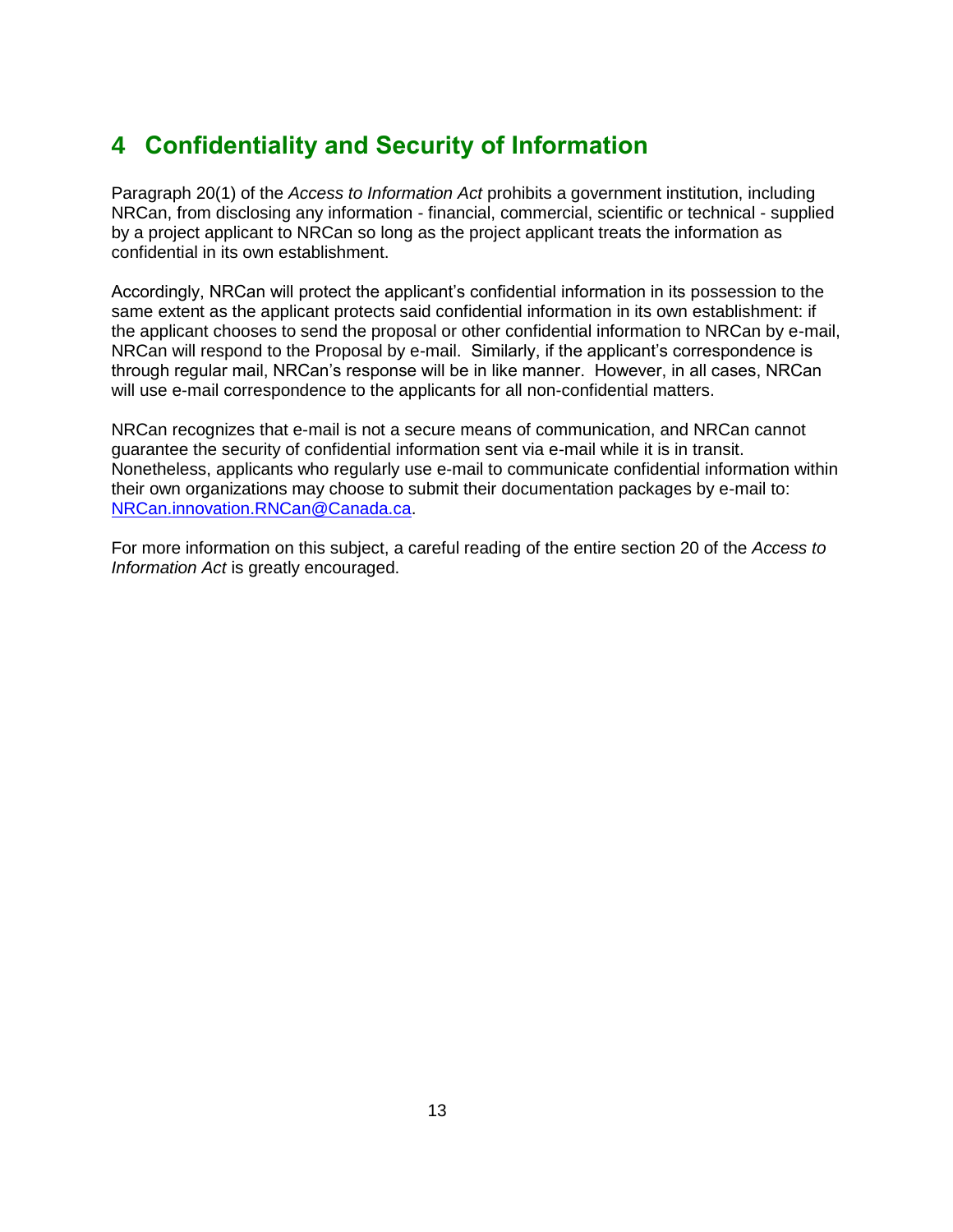## <span id="page-13-0"></span>**5 Application Schedule and Process**

#### <span id="page-13-1"></span>5.1 **Application Schedule**

The following is the anticipated schedule for the application and review process:

| Due date for submission of EOIs                    | September 25, 2017 23:59 EDT                                                                     |  |
|----------------------------------------------------|--------------------------------------------------------------------------------------------------|--|
| <b>EOI Selection Complete</b>                      | October - November 2017                                                                          |  |
| Due date for submission of Project Proposals       | To be established individually by<br>funding stream. Estimated<br>(December 2017 - January 2018) |  |
| <b>Project Selection Complete</b>                  | February - March 2018                                                                            |  |
| Due diligence process                              | February - June 2018                                                                             |  |
| Negotiation and signing of contribution agreements | March $-$ July 2018                                                                              |  |

The above schedule is subject to change. Any changes will be communicated to applicants via the e-mail addresses provided during the registration to receive an EOI Applicants' Package, as well as updated on the Program website.

## <span id="page-13-2"></span>5.2 **Submitting an EOI**

EOIs must be submitted by providing a complete set of documents including any signatures required as described in the EOI Template. Incomplete documents will not be considered. Printed and mailed versions of the materials will be accepted, but electronic versions are preferred.

An applicant may provide supporting material for any aspect of the EOI. Applicants are required to submit A SINGLE COPY of the required documents by the Due Date for submission of EOIs listed in Section 5.1. It is the applicant's responsibility to retain proof of the time that the documentation package was sent to NRCan. This may be required in the event that NRCan does not receive the documentation package by the deadline for reasons that are beyond the control of the sender.

As per Section [4](#page-12-0) above, NRCan recognizes that e-mail is not a secure means of communication, and NRCan cannot guarantee the security of confidential information sent via email while it is in transit. Nonetheless, applicants who regularly use e-mail to communicate confidential information within their own organizations may choose to submit their documentation packages by e-mail to: [NRCan.innovation.RNCan@Canada.ca](mailto:nrcan.innovation.rncan@canada.ca?subject=Next%20Generation%20Clean%20Energy%20Infrastructure:%20).

Applicants may also submit their documentation by courier or registered mail to:

Next Generation Clean Energy Infrastructure Program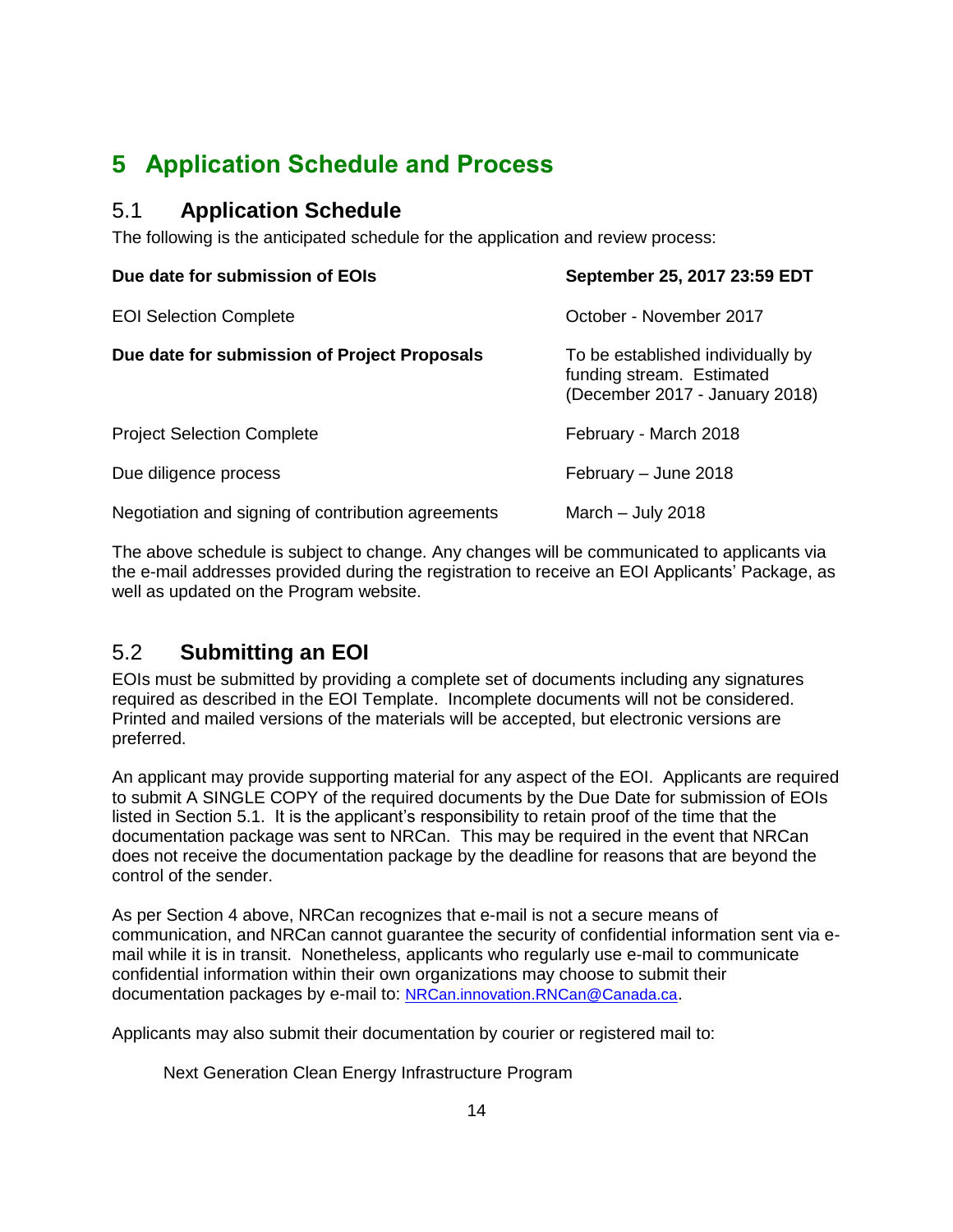Office of Energy Research and Development Natural Resources Canada 580 Booth St., 14<sup>th</sup> floor Ottawa, ON K1A 0E4

Where applicants submit A SINGLE COPY of the required files by courier or registered mail, we request that A SINGLE COPY of the required files in an electronic version on a memory stick be included in the package, clearly marked with the name of the organization and the title of the project. If you are submitting by courier, it is recommended that you inform us by e-mail that you are doing so.

#### <span id="page-14-0"></span>5.3 **Supporting Documents and Requests for Supplementary Information**

If you are providing supporting material, we request that it be in electronic format, preferably PDF. However, please note that the maximum total size of e-mail attachments is 9 MB. If your electronic submission would exceed the maximum, we suggest you submit A SINGLE COPY of the material by courier or registered mail, on a memory stick, clearly marked with the name of the organization and the title of the project. We request that you restrict additional material to that which is directly relevant to, and in support of, your EOI.

The Program may request supplementary information at various points in the review process. Please note: During the proposal phase, up to three years of financial statements may be requested during the selection process from the applicant in order to assess project and applicant financial risk. Financial review will be done in confidence by financial analysts contracted by the program. These requests to the applicant will be made via e-mail, and responses should be by e-mail, courier or registered mail. Any additional material and documentation provided in response as attachments should be in electronic format, preferably PDF. The Program may also request presentations by the applicants, either in person or by teleconference, during the review process.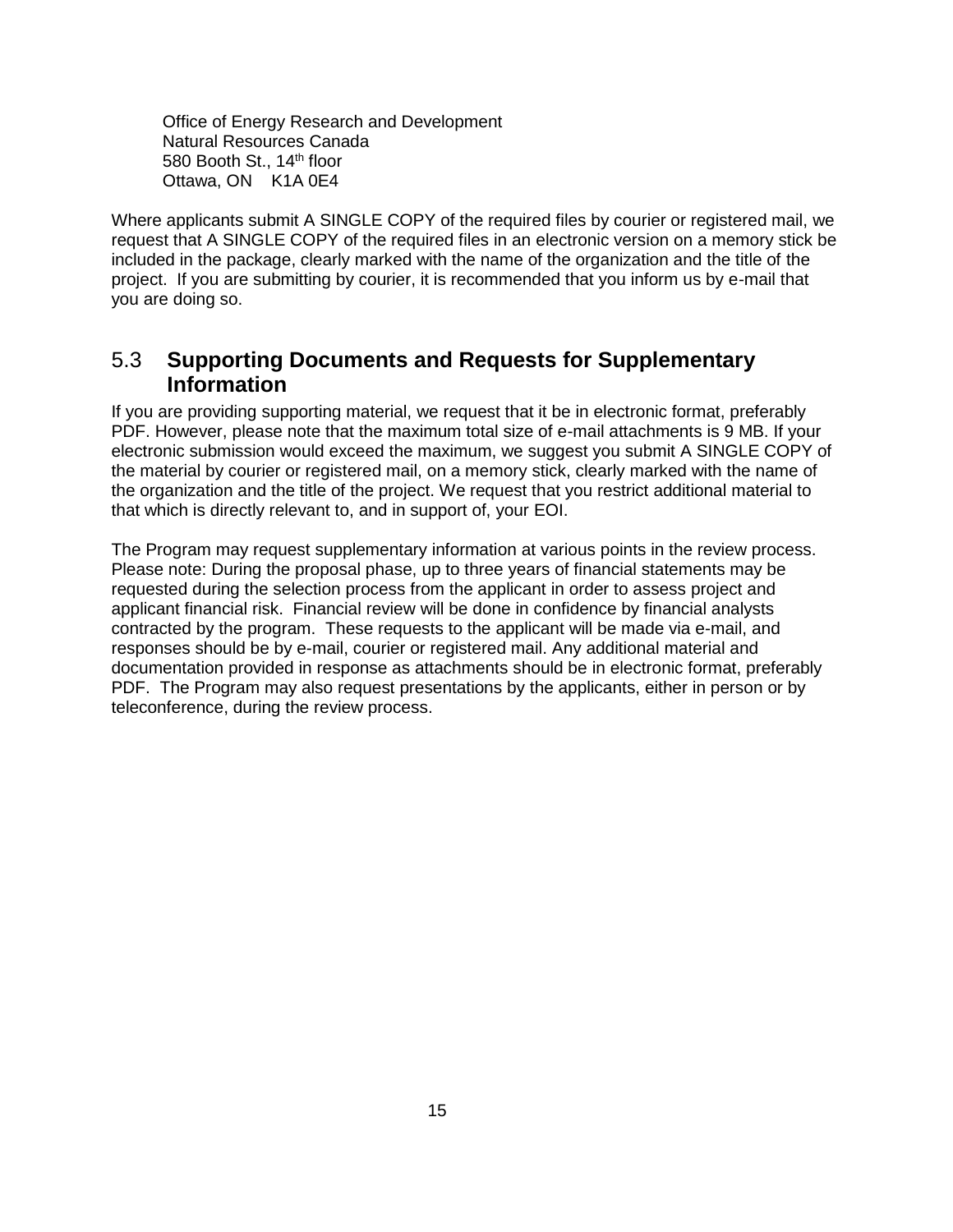## <span id="page-15-0"></span>**6 Selection Criteria**

#### <span id="page-15-1"></span>6.1 **Selection Criteria – EOIs**

The list of criteria for the EOI phase will include the following:

- **How well the project addresses the Program Objective as listed in Section 1.1 Program** Objective and the scope as listed in Section 7 Scope;
- How well the project addresses a technology, knowledge, market (regulatory or financial) gap as described in the EOI template;
- The proposed innovativeness of the project as defined in the EOI template;
- How well the project addresses the key results, including the results listed per funding stream in Section 1.4 Expected Outcomes, as well as the project's potential for uptake by stakeholders.

## <span id="page-15-2"></span>6.2 **Selection Criteria – Project Proposals**

The selection criteria for project proposals will be provided to successful applicants in the Proposal Applicants' Guide, but at minimum will include the following:

- **How well the project addresses the Program objectives:**
- The ability and capacity of the Proponent to deliver the project, based on the proposed project team and its individual and collective experience and expertise;
- Clearly articulated and achievable timelines and milestones;
- The capacity for take up and adoption of the results of the project;
- **The project's technical, economic, and environmental merits; and**
- **•** Verifiable cost estimates for the project.

#### 6.2.1 **Other Criteria**

In addition to the above criteria, project leverage and departmental priorities including regional balance may be considered in the final project selection.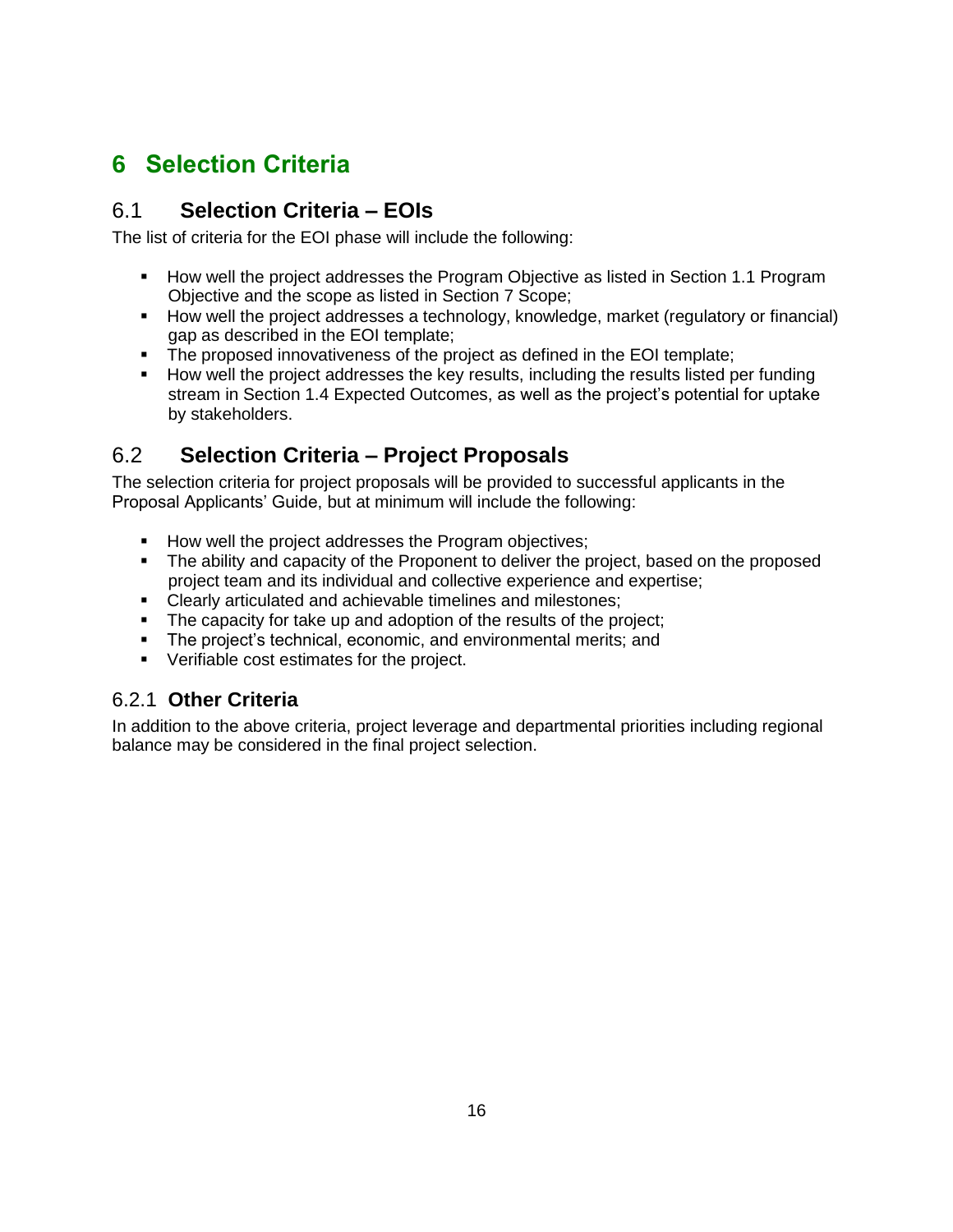## <span id="page-16-0"></span>**7 Scope for Project Proposals**

The Government of Canada has committed to reducing greenhouse gas (GHG) emissions, increasing investments in sustainable development and preparing for extreme climate events. The Pan-Canadian Framework on Clean Growth and Climate Change and Mission Innovation further emphasize the push to modernize energy systems.

Modern energy infrastructure is essential to clean growth, but in key areas uncertainty around the risks and costs of emerging technologies is stalling their development. The Green Infrastructure program will accelerate the market entry of next generation and proven clean energy infrastructure by investing a portion of its funding into commercialscale technology demonstrations and targeted R&D. Projects under this program will target two key areas: (1) driving down the cost and create market confidence in net zero construction for housing and buildings to enable adoption of more stringent codes; and (2) supporting the demonstration of next-generation as well as innovative electric vehicle charging technologies to accelerate the adoption of electric vehicles.

EOIs are being requested in the following strategic priority areas:

## <span id="page-16-1"></span>7.1 **Energy Efficient Buildings**

#### 7.1.1 **Project Types and Funding Conditions**

This funding stream accepts both demonstrations and R&D projects for funding from April 1, 2018 to March 31, 2022. Further details on the funding limits are set out in the table below:

| <b>Project Type</b>                                                                         | <b>Program Funding Request</b> |         |
|---------------------------------------------------------------------------------------------|--------------------------------|---------|
|                                                                                             | Minimum                        | Maximum |
| Net zero Energy Ready Solutions for High<br>Density Housing - Demonstrations                | \$250,000                      | \$5M    |
| <b>Highly Energy Efficient Commercial/institutional</b><br><b>Building - Demonstrations</b> | \$250,000                      | \$5M    |
| Housing and Buildings Tools - Research,<br>development & demonstrations                     | \$250,000                      | \$1.5M  |

#### 7.1.2 **Eligible Recipients**

Legal entities validly incorporated or registered in Canada, including companies (including designers, builders and developers), electricity and gas utilities, industry associations, research associations, aboriginal and community groups, Canadian academic institutions, and provincial, territorial, regional and municipal governments and their departments and agencies.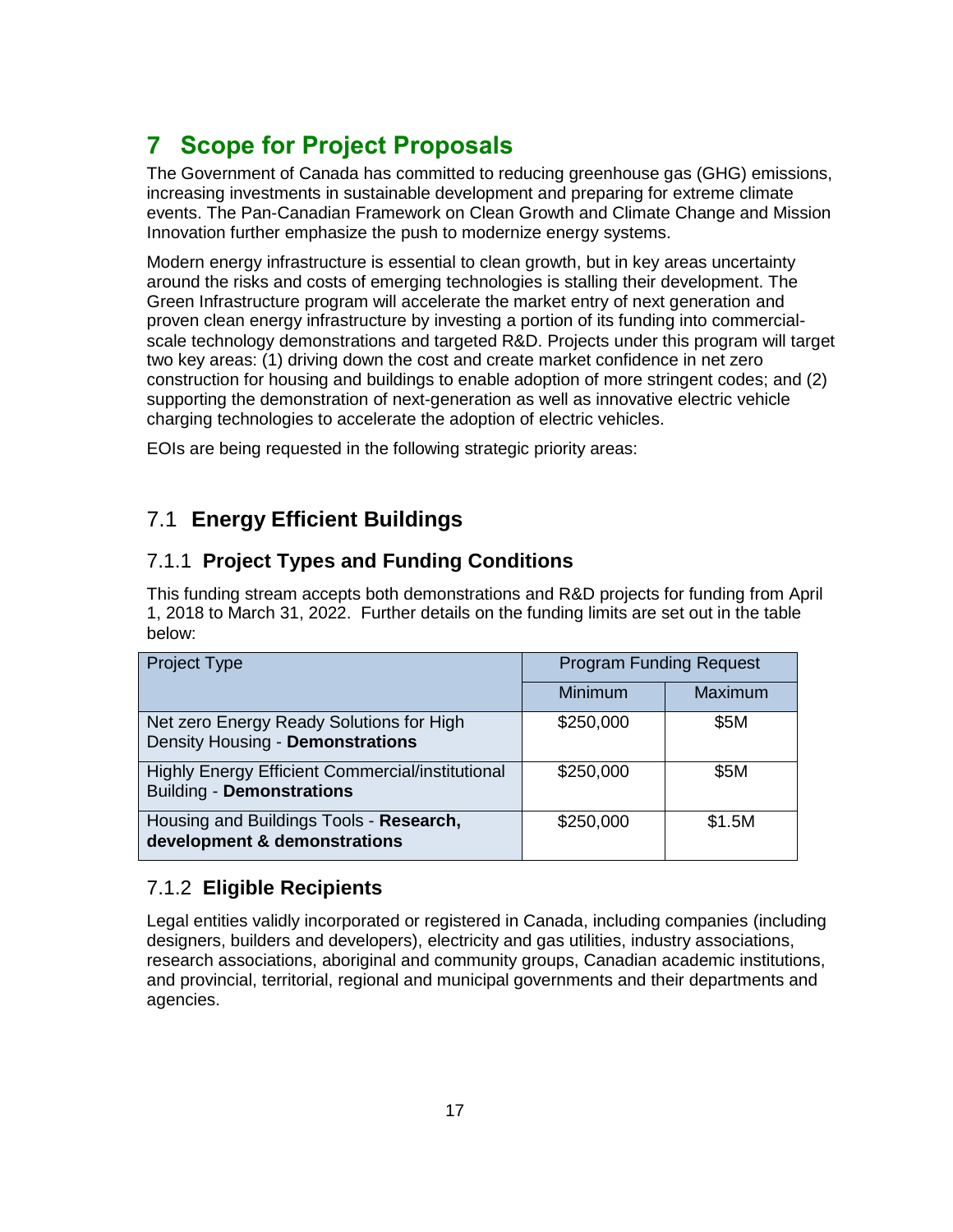## 7.1.3 **Objective**

Projects under this funding stream will accelerate the deployment of very high efficiency homes and buildings in Canada in order to support the development and adoption of the model national net-zero energy ready building codes by 2030 and the energy code requirements for existing buildings by 2022.

#### 7.1.4 **Description**

The built environment, consisting of residential, commercial and institutional buildings, accounts for 17% of Canada's total GHG emissions as a percentage of total primary energy use. This includes 12% of direct emissions attributed to the buildings sector, and another 5% attributed to electricity use by buildings. Reducing GHG emissions in the buildings sector requires ongoing innovation in the design, construction and operation and increased availability of affordable, higher efficiency homes and buildings. Achieving affordable netzero energy ready performance levels and cost-effective deep energy retrofits requires development and deployment of highly efficient technologies and equipment, as well as a concerted focus on building envelope.

The Program seeks innovative projects that can demonstrate multiple cost-effective solutions and to inform the development and adoption of model national net-zero energy ready and the energy code for existing homes and buildings.

#### **7.1.4.1 Net-Zero Energy Ready Solutions for High-Density Housing**

This component targets barriers to achieving net-zero energy ready high-density houses by funding **demonstration projects** (starting TRL: at least 6).

- Demonstration projects showcasing high efficiency technologies, tools and solutions, and how to use and integrate technologies to achieve affordable net-zero energy ready or net-zero energy buildings. The Program is targeting low-rise Multi-Unit Residential Buildings (3 storeys or less) and other high-density low-rise buildings only.
- Projects should include the integration of key technologies including one or more novel technologies such as: electric heat pumps, advanced windows, advanced high performance envelopes, gas-fired heat pumps, dual-fuel systems, geothermal, BIPV/BIPV-T, CHP, solutions to thermal bridging.

#### *7.1.4.1.1 Exclusions*

Suburban low-rise housing, such as detached, attached and row homes, are excluded from this call.

#### **7.1.4.2 Highly Energy Efficient Commercial/institutional Buildings**

This component targets barriers to achieving net-zero energy ready buildings by funding demonstration projects (starting TRL<sup>1</sup>: at least 6).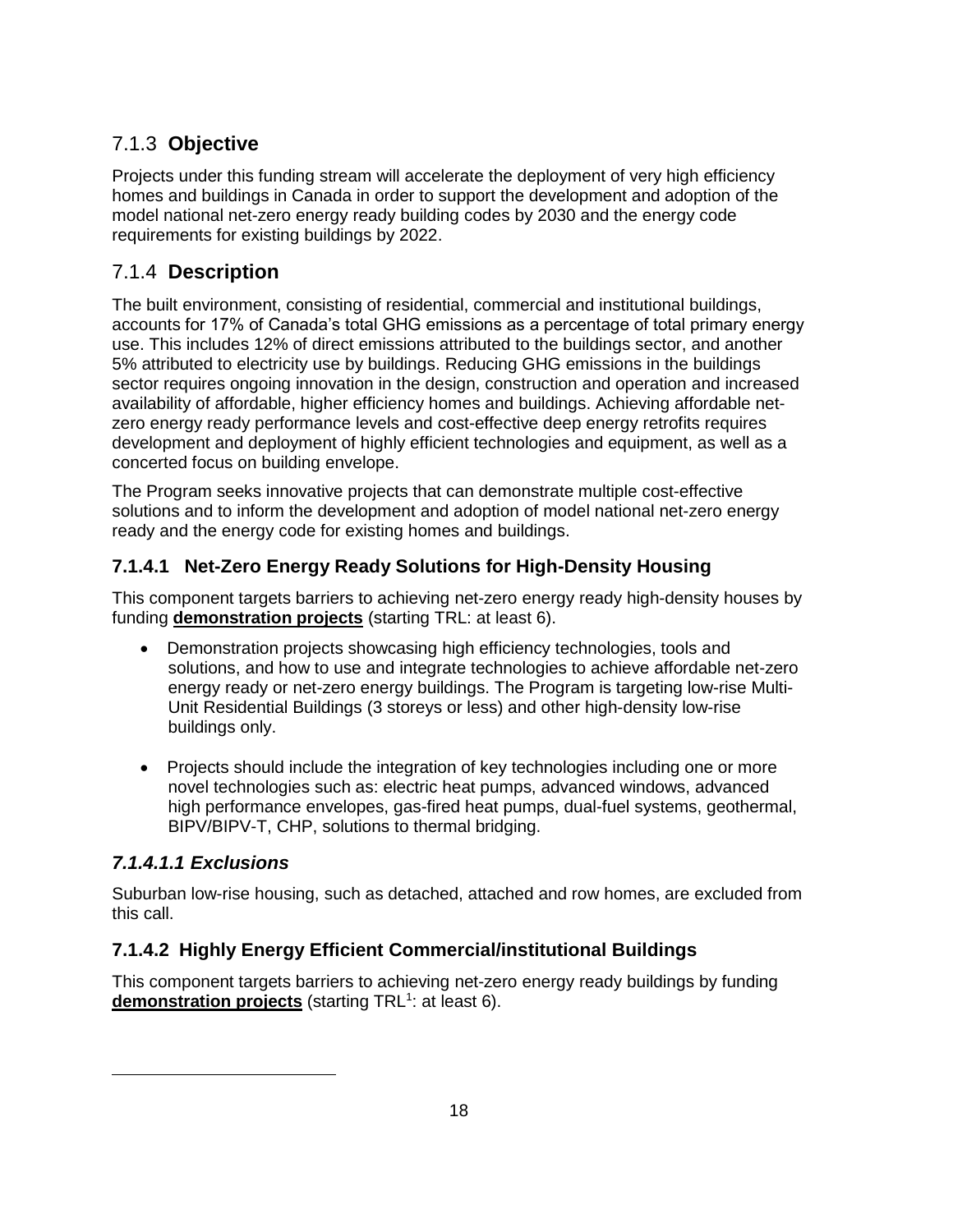- For new buildings: demonstration projects addressing both technical and nontechnical barriers to achieving Net-Zero Energy ready, Net-Zero Energy or Passive House performance levels;
- For existing buildings: demonstration projects addressing both technical and nontechnical barriers to deep energy retrofits (achieving over 40% reduction in energy consumption);

#### *7.1.4.2.1 Notes*

- Projects should include the integration of multiple key technologies including one or more novel technology such as: electric heat pump, advanced windows, advanced high performance envelopes, gas-fired heat pumps, dual-fuel systems, geothermal, geo-exchange, BIPV/BIPV-T, CHP, solutions to thermal bridging.
- Preference will be given to the following building types: office, schools, Multi-Unit Residential Buildings (MURBs) greater than 3 storeys, retail, mixed-use (Office, MURB).

#### **7.1.4.3 Housing and Buildings Tools**

This program component targets barriers to achieving high efficiency houses and buildings by funding **research, development & demonstration projects** (starting TRL: at least 4).

- Innovative tools for modelling, performing ongoing commissioning and/or recommissioning of energy systems, and monitoring the energy performance of commercial buildings to produce actionable information for building owner and operators.
- $\bullet$
- Design, cost and performance optimization tools for builders, designers and utilities in support of meeting proposed net-zero energy ready code performance levels.

#### 7.1.5 **Notes**

The submitted EOIs must address at least one of the following criteria:

- Share valuable technical or techno-economic data to inform local authorities;
- Provide a model that is replicable in their climate zone;
- Provide a comparative analysis to buildings meeting code requirements in their region;
- Provide solutions that are affordable:
	- $\circ$  For new buildings, less than 15% incremental costs and 10 year payback or less.
	- o For existing buildings, less than 25% incremental costs or 20 year payback or less.

In addition, projects are expected to result in at least one of the following:

- Showcase significant differences over existing local high performance buildings;
- Improve construction techniques;
- Include post-project monitoring and reporting;
- Include a strong knowledge dissemination plan;
- Reduce cost of technology;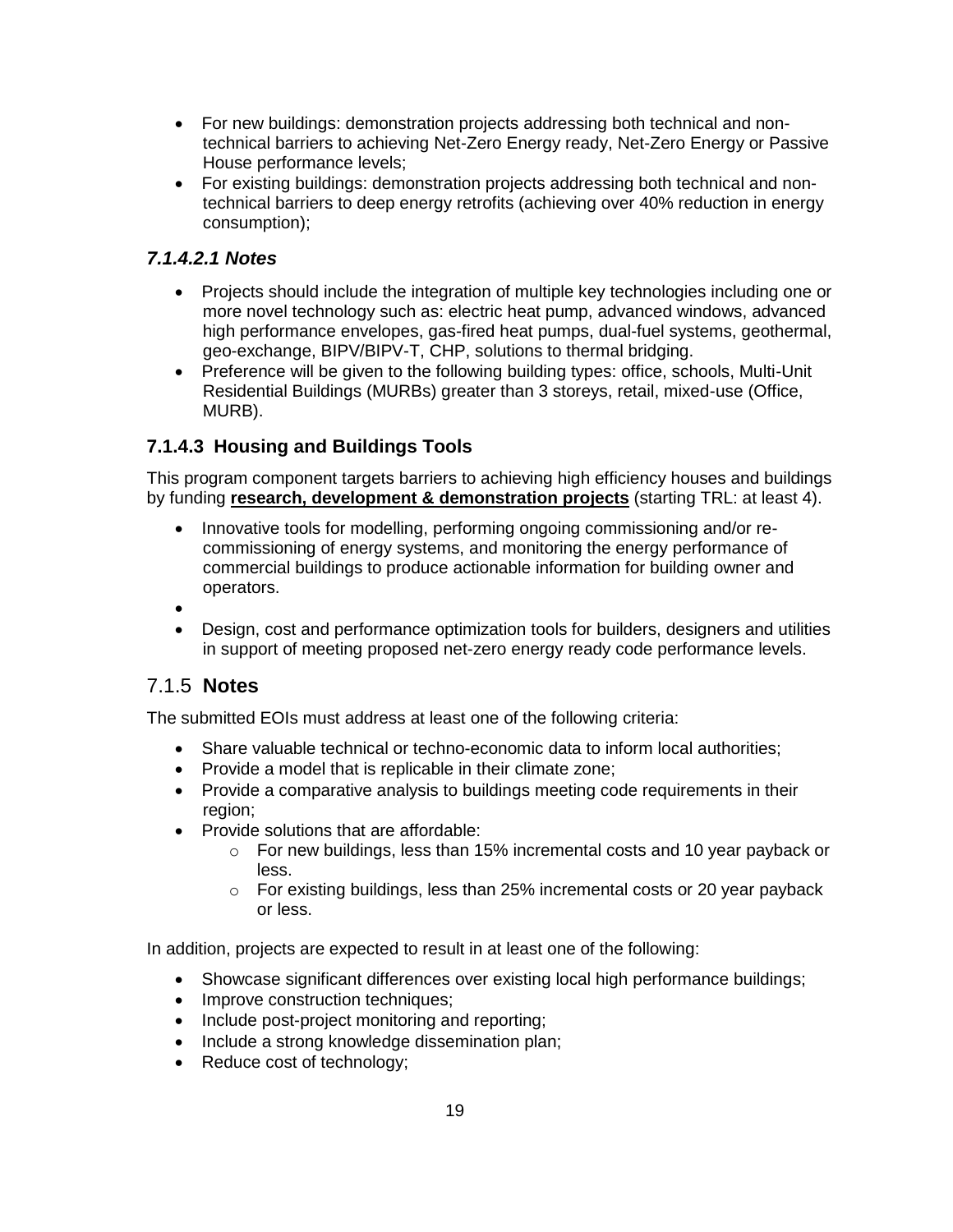- Improve equipment efficiency in cold Canadian climate;
- Provide a business case for the proposed net-zero energy ready building step codes, or codes for existing buildings.

## <span id="page-19-0"></span>7.2 **Electric Vehicle Infrastructure**

## 7.2.1 **Project Types and Funding Conditions**

This funding stream accepts demonstration projects for funding from April 1, 2018 to March 31, 2022. Further details on the funding limits are set out in the table below:

| Project Type          | <b>Funding Request</b>                                                                                                                                                                                                       |
|-----------------------|------------------------------------------------------------------------------------------------------------------------------------------------------------------------------------------------------------------------------|
| <b>Demonstrations</b> | Program funding for Electric Vehicle Charging Infrastructure<br>Demonstration projects is expected to be in the range of \$1 million to<br>\$5 million per project. The Program may pay up to 50% of Total<br>Project Costs. |

## 7.2.2 **Eligible Recipients**

Eligible proponents are legal entities validly incorporated or registered in Canada, including utilities, companies, industry associations, research associations, aboriginal and community groups, Canadian academic institutions, and provincial, territorial, regional and municipal governments and their departments and agencies.

#### 7.2.3 **Objective**

Projects under this funding stream will address barriers to the deployment of electric vehicle (EV) charging infrastructure, which will lead to an increased uptake of EVs.

## 7.2.4 **Description**

 $\overline{a}$ 

The transportation sector represents approximately 32% of end-use related final energy demand<sup>4</sup>, and emissions from transportation represent 23% of the total GHG emissions<sup>5</sup>. This sector is thereby one of the largest sources of energy-related GHG emissions in Canada. Specifically, on-road vehicles remain the most significant contributors, producing 67% of Canada's overall transportation related GHG emissions. An increased adoption of low-carbon transportation technologies, such as electric vehicles (EVs), will lead to a reduction in transportation related GHG emissions.

The Electric Vehicle Infrastructure Demonstration (EVID) call for EOIs is seeking demonstration projects that address both technical and non-technical barriers to the installation, operation and management of charging infrastructure in real-world conditions.

<sup>4</sup> Statistics Canada, CANSIM Tables, 2013

<sup>5</sup> Environment and Climate Change Canada's (ECCC) National Inventory Report (NIR) (1990-2013)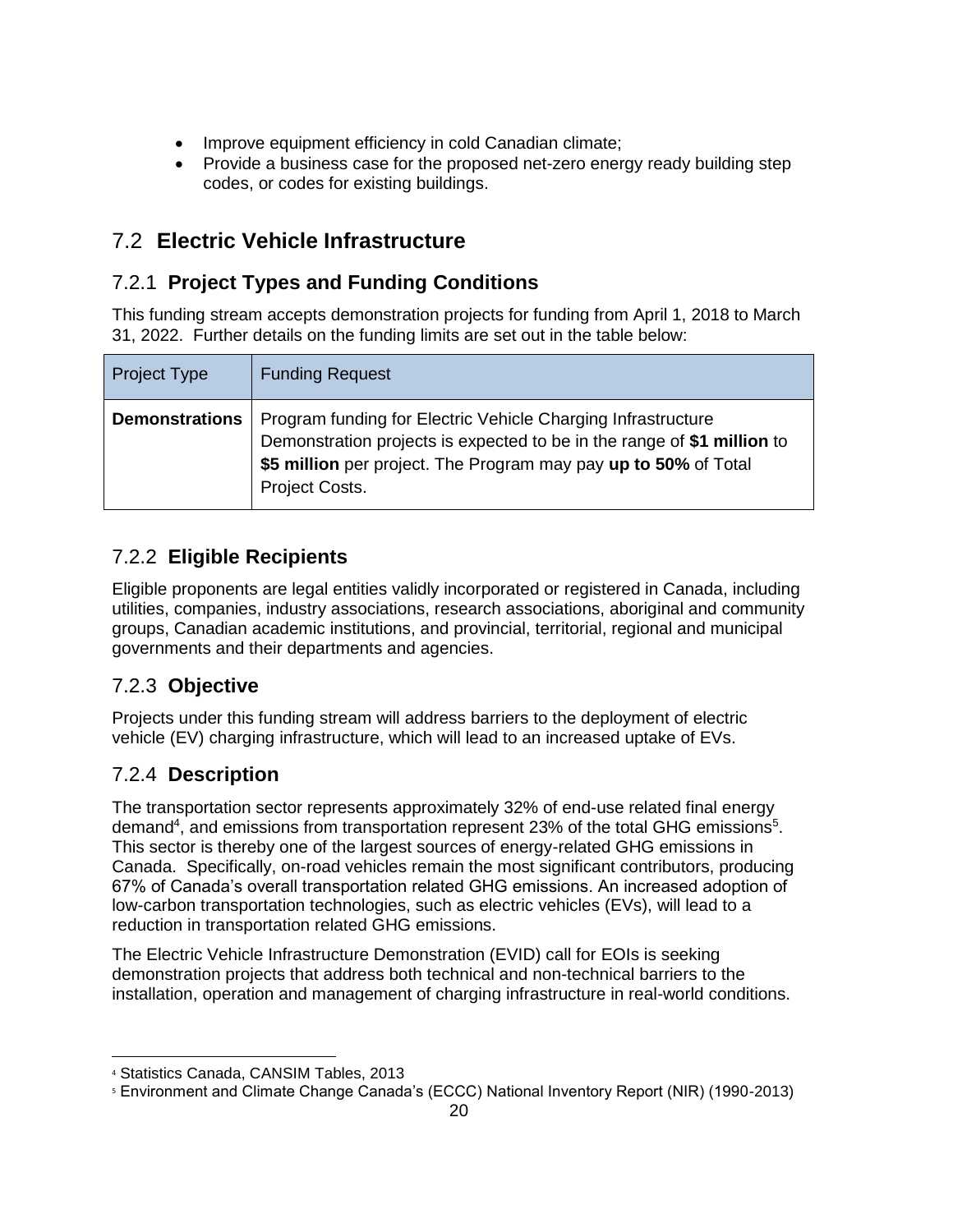The program is seeking projects that demonstrate the next-generation of existing EV charging technologies, new innovative EV charging technologies, or the innovative integration of existing or new EV charging technologies. The types of charging technologies proposed can include Level 2, Level 3, wireless (induction), or other types that would supply charging to on-road, highway capable EVs. These vehicles include, but are not limited to, light-duty passenger vehicles, medium to heavy-duty commercial vehicles, and buses.

Projects must have a technology readiness level<sup>6</sup> (TRL) of at least 5 at the beginning of the project and must achieve a TRL of at least **8** at the end of the project.

#### **Priorities**

The submitted EOIs must address at least one of the following priorities:

- For the urban environment: enable innovative solutions for EV charging in multi-unit residential buildings or in high-density urban areas where most garage orphans are located;
- For workplaces and fleets: enable innovative solutions for fleet vehicle charging, including car-sharing applications, and EV owners to charge at work;
- For public transit: enable innovative charging solutions for the interoperability of electric buses across various types of routes and different jurisdictions (e.g. crossing municipalities);
- For freight transportation: enable innovative solutions to the electrified transportation of goods within urban environments and between urban centres;
- For charging networks:
	- o Enable innovative solutions to improve functionality and interoperability of network communication and management systems for EV charging infrastructure, to enable seamless use of the EV charging infrastructure, such as charging and payment services when travelling beyond usual charging networks and across Canada;
	- $\circ$  Demonstrate innovative technologies for EV charging of on-road vehicles;
- For the electrical grid: enable innovative solutions to negative grid impacts, such as peak electricity demand from the localized high-density deployment of EV charging infrastructure. Applicants should seek collaboration with public utilities when addressing challenges on the grid integration of EV charging;
- For two-way energy transfer: enable innovative solutions to improve vehicle-to-grid (V2G) and vehicle-to-home (V2H) technologies.

#### **Outcomes**

 $\overline{a}$ 

In addition, projects are expected to result in at least one of the following outcomes:

- Improved performance of charging stations (e.g. efficiency and charging speed);
- Improved operational safety of charging stations;
- Improved interoperability;
- Reduced cost of charging stations (i.e. manufacturing, operational, retail);
- Improved cold climate related charging efficiency; and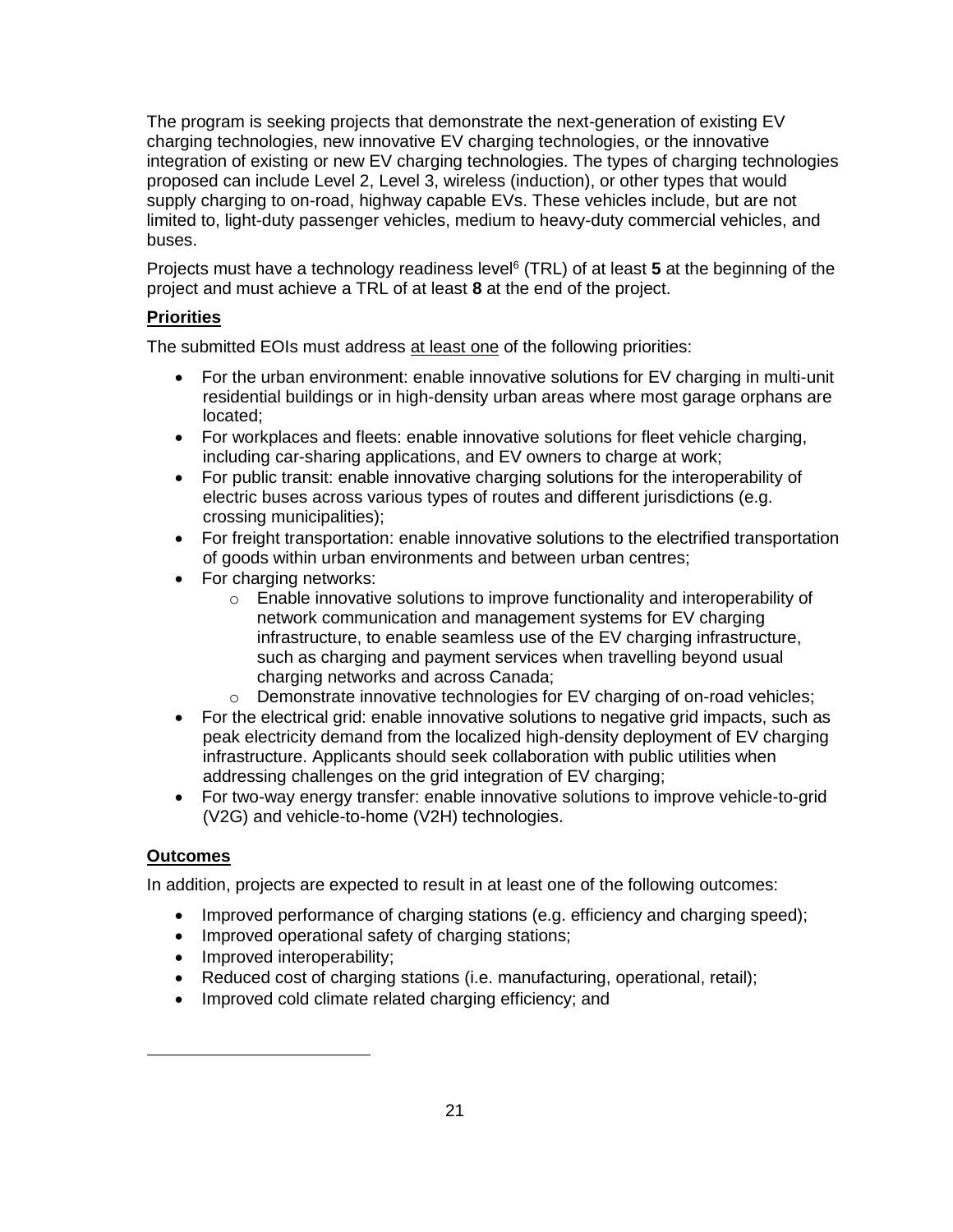• Increased knowledge of non-technical barriers, such as limitations of the current electricity billing structure in various jurisdictions, and innovative approaches leading to improved business cases.

#### **7.2.4.1 Restrictions**

Funding under the Electric Vehicle Charging Infrastructure Demonstration component is **not available** for the following:

- Projects **focusing** on the integration of renewable energy (e.g. solar) or energy storage;
- Projects **focusing** on the **deployment** of EV charging infrastructure that is already at the commercial stage.
- Projects **focusing** on a FEED study.

#### **7.2.4.2 Notes**

- Emphasis of projects must be on the **EV charging infrastructure**.
- Preference may be given to projects that include a local power utility, and a municipality or a province as confirmed partners;
- Preference may be given to projects able to disburse a majority of allocated funds in the first two years of the program.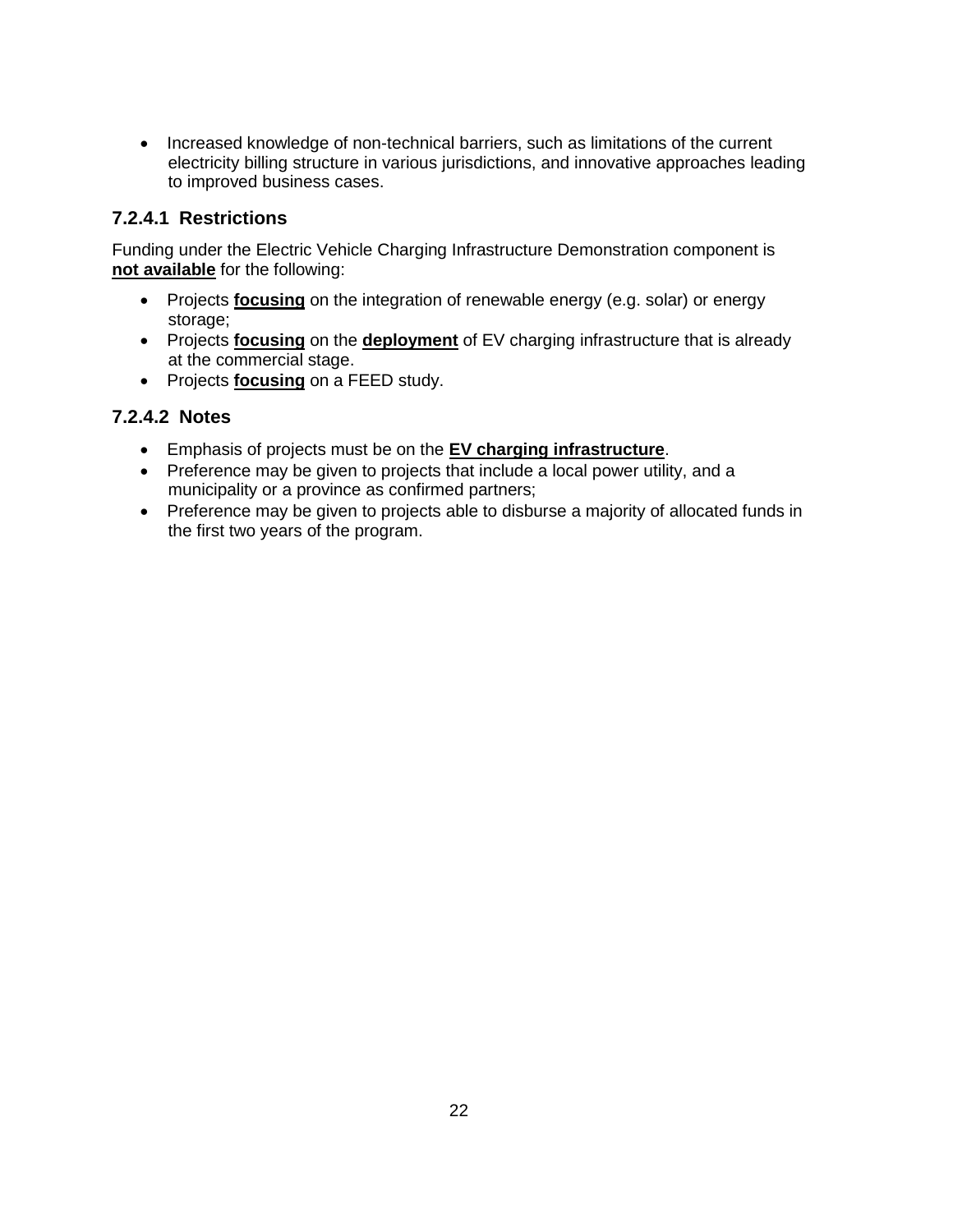## <span id="page-22-0"></span>**Appendix 1: EOI Template**

Please note the following when completing the EOI documentation.

- 1. The EOI template was sent to you by e-mail as a Microsoft Word file entitled "GI-Next Gen EOI", along with this EOI Applicant's Guide.
- 2. Unless otherwise specified, the "proposed project" or the "project" or the "EOI" in this template refers to the proposed project submitted in response to the EOI process undertaken by the program.
- 3. Completion and submission of the required documents does not imply that the proposed project will be approved for co-funding by the program.
- 4. Applicants, their partners and collaborators must submit all information required under this request.
- 5. The completed documents must be submitted by e-mail, courier or registered mail by **the Due Date for the submission of EOIs listed in Section 5.1**. Please refer to Section [5.2](#page-13-2) [Submitting an EOI](#page-13-2) for the submission procedure. **Submissions sent after that time will not be accepted**. It is the applicant's responsibility to retain proof of time the documentation package was sent to NRCan. This may be required in the event that NRCan does not receive the documentation package by the deadline for reasons that are beyond the control of the sender.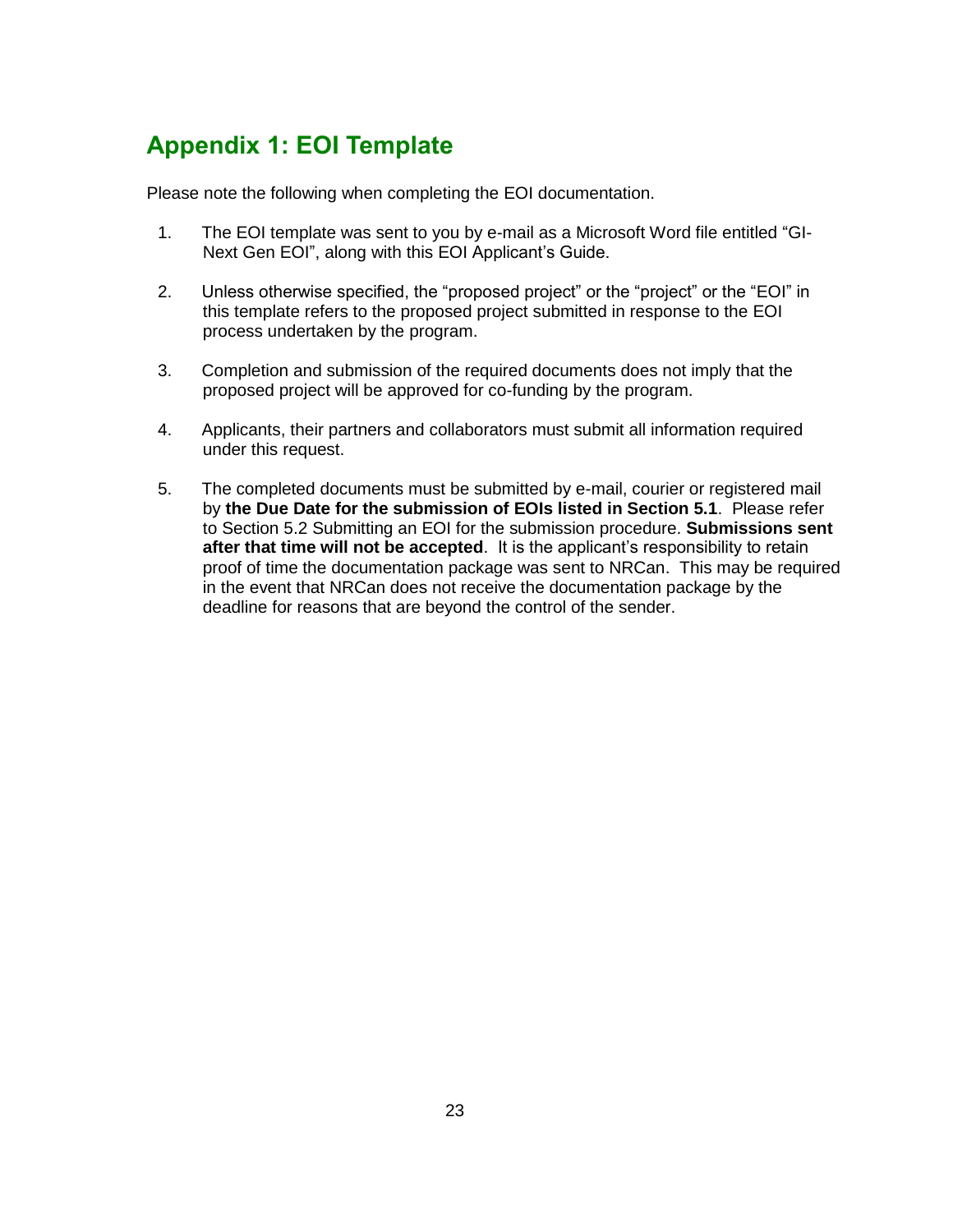## <span id="page-23-0"></span>**Appendix 2: Technology Readiness Levels**

Technology Readiness Level (TRL) is a measure used to assess the maturity of evolving technologies (devices, materials, components, software, work processes, etc.) during its development and in some cases during early operations. Generally speaking, when a new technology is first invented or conceptualized, it is not suitable for immediate application. Instead, new technologies are usually subjected to experimentation, refinement, and increasingly realistic testing. Once the technology is sufficiently proven, it can be incorporated into a system/subsystem.<sup>7</sup>

The lowest level, TRL 1, indicates that information already learned from basic scientific research is taking its first step from an idea to a practical application of a lesson learned. For example, after learning that hydrogen and oxygen can be combined to generate electricity, some would suggest an idea for building a machine to do just that.

A technology that has achieved TRL 9 is one that has been incorporated fully into a larger system. It has been proven to work smoothly and is considered operational. An example of an operational TRL 9 technology is the fuel cells which combine hydrogen and oxygen to generate electricity for NASA's space shuttle.<sup>8</sup>

## <span id="page-23-1"></span>**Technology Readiness Level Descriptions:**

- 0 R&D not specifically intended for technology development (but could be in support of technology adoption). Examples are knowledge generation to support codes, regulations and standards needed to support domestic adoption and to support Canada's position in opposing non-tariff export barriers. Also includes Basic Research conducted prior to Applied Research.
- 1 Early-stage scientific research begins the translation to applied R&D lowest level of technology readiness. Basic scientific research begins to be translated into preparatory applied research and development. Examples include paper studies of a technology's basic properties, algorithms and mathematical formulations.
- 2 Technology development begins once basic principles are observed, development of practical and specific applications can be initiated. Applications are speculative and there may be no proof or detailed analysis to support the assumptions. Examples are limited to analytic studies, including concept development.
- 3 Active R&D is initiated active research and development is initiated to establish proof of concept, including analytical and laboratory studies to physically validate analytical predictions of separate elements of the technology, i.e., individual components that are not yet integrated into the technology.

 $\overline{a}$ 

<sup>&</sup>lt;sup>7</sup> http://en.wikipedia.org/wiki/Technology\_readiness\_level

<sup>8</sup> http://www.nasa.gov/topics/aeronautics/features/trl\_demystified.html#.Us2Z\_fvhH2Q